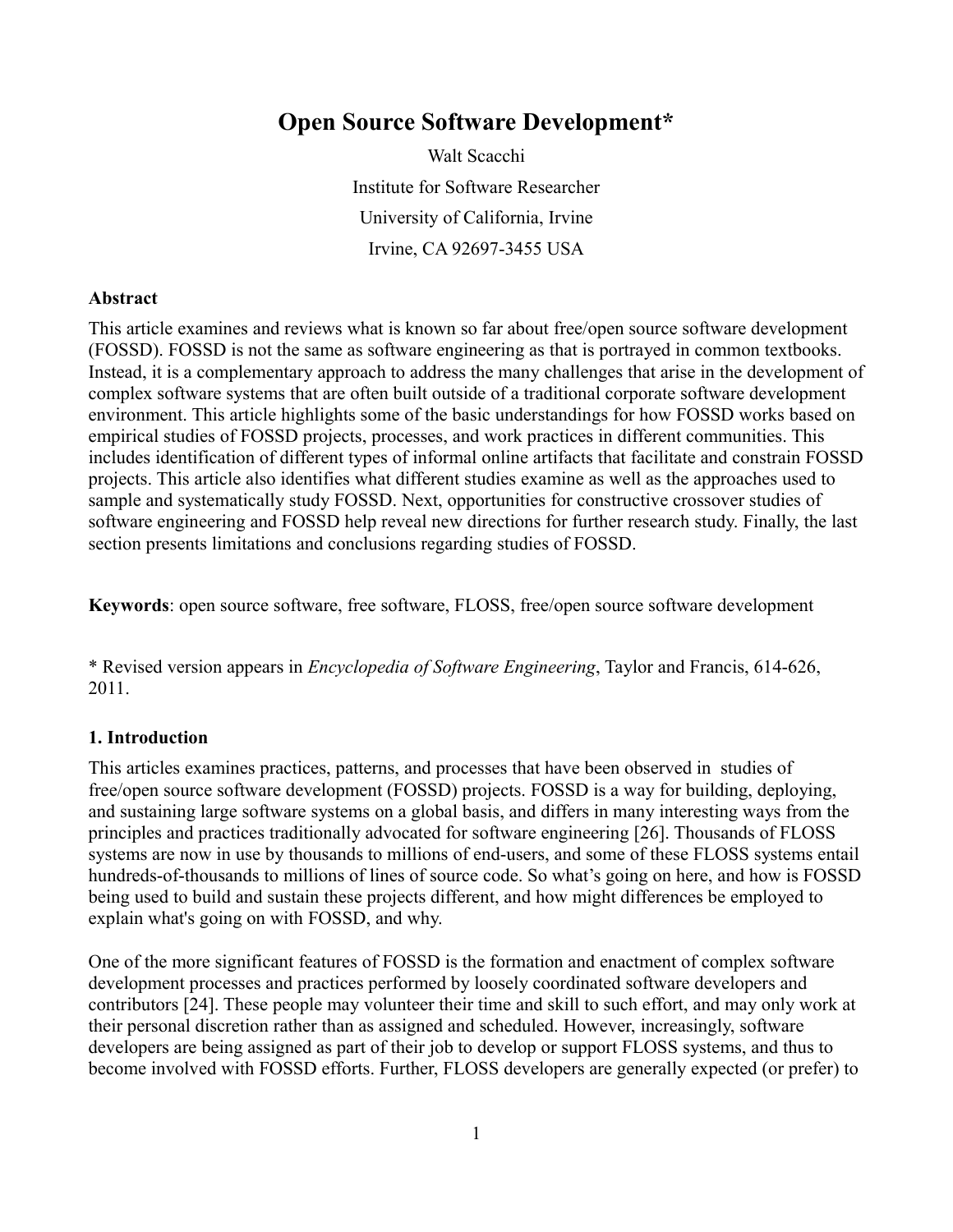| <b>Report Documentation Page</b>                                                                                                                                                                                                                                                                                                                                                                                                                                                                                                                                                                                                                                                                                                                                                                                                                                                                                                                                                                                                                                                                                                                                           |                                                                                                                |                                           |                                                    |                                  | Form Approved<br>OMB No. 0704-0188        |  |  |  |
|----------------------------------------------------------------------------------------------------------------------------------------------------------------------------------------------------------------------------------------------------------------------------------------------------------------------------------------------------------------------------------------------------------------------------------------------------------------------------------------------------------------------------------------------------------------------------------------------------------------------------------------------------------------------------------------------------------------------------------------------------------------------------------------------------------------------------------------------------------------------------------------------------------------------------------------------------------------------------------------------------------------------------------------------------------------------------------------------------------------------------------------------------------------------------|----------------------------------------------------------------------------------------------------------------|-------------------------------------------|----------------------------------------------------|----------------------------------|-------------------------------------------|--|--|--|
| Public reporting burden for the collection of information is estimated to average 1 hour per response, including the time for reviewing instructions, searching existing data sources, gathering and<br>maintaining the data needed, and completing and reviewing the collection of information. Send comments regarding this burden estimate or any other aspect of this collection of information,<br>including suggestions for reducing this burden, to Washington Headquarters Services, Directorate for Information Operations and Reports, 1215 Jefferson Davis Highway, Suite 1204, Arlington<br>VA 22202-4302. Respondents should be aware that notwithstanding any other provision of law, no person shall be subject to a penalty for failing to comply with a collection of information if it<br>does not display a currently valid OMB control number.                                                                                                                                                                                                                                                                                                         |                                                                                                                |                                           |                                                    |                                  |                                           |  |  |  |
| 1. REPORT DATE<br>2011                                                                                                                                                                                                                                                                                                                                                                                                                                                                                                                                                                                                                                                                                                                                                                                                                                                                                                                                                                                                                                                                                                                                                     |                                                                                                                | 2. REPORT TYPE                            |                                                    | 3. DATES COVERED                 | 00-00-2011 to 00-00-2011                  |  |  |  |
| <b>4. TITLE AND SUBTITLE</b>                                                                                                                                                                                                                                                                                                                                                                                                                                                                                                                                                                                                                                                                                                                                                                                                                                                                                                                                                                                                                                                                                                                                               |                                                                                                                | 5a. CONTRACT NUMBER                       |                                                    |                                  |                                           |  |  |  |
| <b>Open Source Software Development</b>                                                                                                                                                                                                                                                                                                                                                                                                                                                                                                                                                                                                                                                                                                                                                                                                                                                                                                                                                                                                                                                                                                                                    |                                                                                                                |                                           |                                                    | 5b. GRANT NUMBER                 |                                           |  |  |  |
|                                                                                                                                                                                                                                                                                                                                                                                                                                                                                                                                                                                                                                                                                                                                                                                                                                                                                                                                                                                                                                                                                                                                                                            |                                                                                                                | 5c. PROGRAM ELEMENT NUMBER                |                                                    |                                  |                                           |  |  |  |
| 6. AUTHOR(S)                                                                                                                                                                                                                                                                                                                                                                                                                                                                                                                                                                                                                                                                                                                                                                                                                                                                                                                                                                                                                                                                                                                                                               |                                                                                                                |                                           |                                                    | 5d. PROJECT NUMBER               |                                           |  |  |  |
|                                                                                                                                                                                                                                                                                                                                                                                                                                                                                                                                                                                                                                                                                                                                                                                                                                                                                                                                                                                                                                                                                                                                                                            |                                                                                                                |                                           | <b>5e. TASK NUMBER</b>                             |                                  |                                           |  |  |  |
|                                                                                                                                                                                                                                                                                                                                                                                                                                                                                                                                                                                                                                                                                                                                                                                                                                                                                                                                                                                                                                                                                                                                                                            |                                                                                                                |                                           |                                                    | 5f. WORK UNIT NUMBER             |                                           |  |  |  |
| Research, Irvine, CA, 92697-3455                                                                                                                                                                                                                                                                                                                                                                                                                                                                                                                                                                                                                                                                                                                                                                                                                                                                                                                                                                                                                                                                                                                                           | 7. PERFORMING ORGANIZATION NAME(S) AND ADDRESS(ES)<br>University of California, Irvine, Institute for Software |                                           | 8. PERFORMING ORGANIZATION<br><b>REPORT NUMBER</b> |                                  |                                           |  |  |  |
| 9. SPONSORING/MONITORING AGENCY NAME(S) AND ADDRESS(ES)                                                                                                                                                                                                                                                                                                                                                                                                                                                                                                                                                                                                                                                                                                                                                                                                                                                                                                                                                                                                                                                                                                                    |                                                                                                                |                                           |                                                    | 10. SPONSOR/MONITOR'S ACRONYM(S) |                                           |  |  |  |
|                                                                                                                                                                                                                                                                                                                                                                                                                                                                                                                                                                                                                                                                                                                                                                                                                                                                                                                                                                                                                                                                                                                                                                            |                                                                                                                | 11. SPONSOR/MONITOR'S REPORT<br>NUMBER(S) |                                                    |                                  |                                           |  |  |  |
| 12. DISTRIBUTION/AVAILABILITY STATEMENT<br>Approved for public release; distribution unlimited                                                                                                                                                                                                                                                                                                                                                                                                                                                                                                                                                                                                                                                                                                                                                                                                                                                                                                                                                                                                                                                                             |                                                                                                                |                                           |                                                    |                                  |                                           |  |  |  |
| <b>13. SUPPLEMENTARY NOTES</b>                                                                                                                                                                                                                                                                                                                                                                                                                                                                                                                                                                                                                                                                                                                                                                                                                                                                                                                                                                                                                                                                                                                                             |                                                                                                                |                                           |                                                    |                                  |                                           |  |  |  |
| 14. ABSTRACT<br>This article examines and reviews what is known so far about free/open source software development<br>(FOSSD). FOSSD is not the same as software engineering as that is portrayed in common textbooks.<br>Instead, it is a complementary approach to address the many challenges that arise in the development of<br>complex software systems that are often built outside of a traditional corporate software development<br>environment. This article highlights some of the basic understandings for how FOSSD works based on<br>empirical studies of FOSSD projects, processes, and work practices in different communities. This includes<br>identification of different types of informal online artifacts that facilitate and constrain FOSSD projects.<br>This article also identifies what different studies examine as well as the approaches used to sample and<br>systematically study FOSSD. Next, opportunities for constructive crossover studies of software engineering<br>and FOSSD help reveal new directions for further research study. Finally, the last section presents<br>limitations and conclusions regarding studies of FOSSD. |                                                                                                                |                                           |                                                    |                                  |                                           |  |  |  |
| <b>15. SUBJECT TERMS</b>                                                                                                                                                                                                                                                                                                                                                                                                                                                                                                                                                                                                                                                                                                                                                                                                                                                                                                                                                                                                                                                                                                                                                   |                                                                                                                |                                           |                                                    |                                  |                                           |  |  |  |
| 16. SECURITY CLASSIFICATION OF:                                                                                                                                                                                                                                                                                                                                                                                                                                                                                                                                                                                                                                                                                                                                                                                                                                                                                                                                                                                                                                                                                                                                            |                                                                                                                |                                           | 17. LIMITATION OF<br><b>ABSTRACT</b>               | 18. NUMBER<br>OF PAGES           | 19a. NAME OF<br><b>RESPONSIBLE PERSON</b> |  |  |  |
| a. REPORT<br>unclassified                                                                                                                                                                                                                                                                                                                                                                                                                                                                                                                                                                                                                                                                                                                                                                                                                                                                                                                                                                                                                                                                                                                                                  | b. ABSTRACT<br>unclassified                                                                                    | c. THIS PAGE<br>unclassified              | Same as<br><b>Report (SAR)</b>                     | 21                               |                                           |  |  |  |

**Standard Form 298 (Rev. 8-98)**<br>Prescribed by ANSI Std Z39-18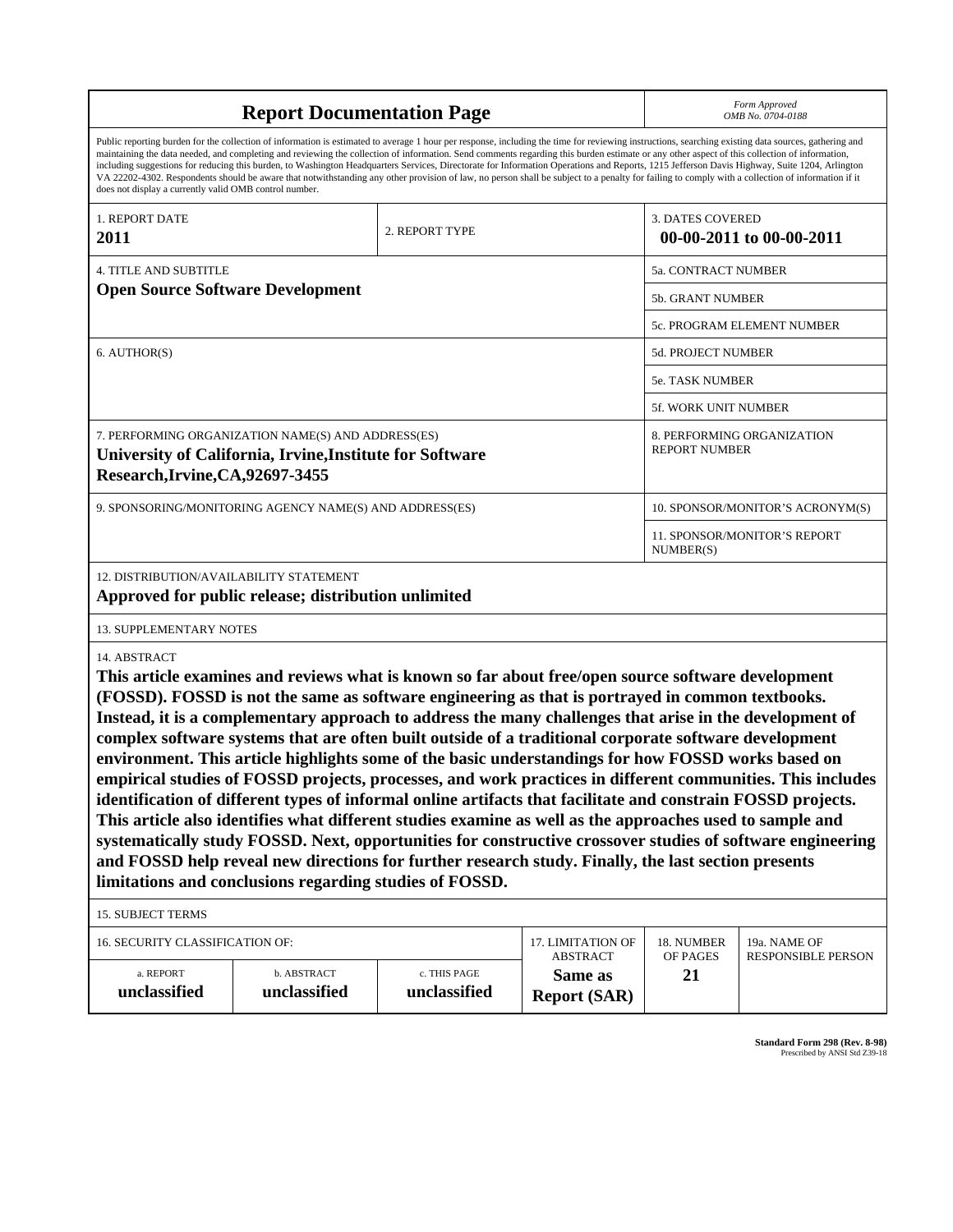provide their own computing resources (e.g., laptop computers on the go, or desktop computers at home), and bring their own software development tools with them. Similarly, FLOSS developers work on software projects that do not typically have a corporate owner or management staff to organize, direct, monitor, and improve the software development processes being put into practice on such projects. But how are successful FOSSD projects and processes possible without regularly employed and scheduled software development staff, or without an explicit regime for software engineering project scheduling, budgeting, staffing or management [24]? What motivates software developers to participate in FOSSD projects? Why and how are large FOSSD projects sustained? How are large FOSSD projects coordinated, controlled or managed without a traditional project management team? Why and how might the answers to these questions change over time? These are the kinds of questions that will begin to be addressed in this article.

The remainder of this article is organized as follows. The next section provides a brief background on what FOSS is and how free software and open source software development efforts are similar and different. From there attention shifts to identify different types of informal online artifacts that facilitate and constrain FOSSD projects. The article also identifies what different studies examine as well as the approaches used to sample and systematically study FOSSD. Next, opportunities for constructive crossover studies of software engineering and FOSSD help reveal new directions for further research study. Finally, the article concludes with a discussion of limitations and constraints in the FOSSD studies so far regarding what is known about FOSSD through systematic empirical study.

### **2. What is free/open source software development?**

Free (as in freedom) software and open source software are often treated as the same thing [8]. However, there are differences between them with regards to the licenses assigned to the respective software. Free software generally appears licensed with the GNU General Public License (GPL), while OSS may use either the GPL or some other license that allows for the integration of software that may not be free software. Free software is a social movement, whereas FOSSD is a software development methodology, according to free software advocates like Richard Stallman and the Free Software Foundation [10]. Yet some analysts also see OSS as a social movement distinguishable from but surrounding the free software movement [6], as in a set to sub-set relationship. The hallmark of free software and most OSS is that the source code is available for public access, open to study and modification, and available for redistribution to others with few constraints, except the right to ensure these freedoms. OSS sometimes adds or removes similar freedoms or copyright privileges depending on which OSS copyright and end-user license agreement is associated with a particular OSS code base. More simply, free software is always available as OSS, but OSS is not always free software. This is why it often is appropriate to refer to FOSS or FLOSS (L for *Libre*, where the alternative term "libre software" has popularity in some parts of the world) in order to accommodate two similar or often indistinguishable approaches to software development. Thus at times it may be appropriate to distinguish conditions or events that are generally associated or specific to either free software development or OSSD, but not both. Subsequently, for the purposes of this article, focus is directed at FOSSD practices, processes, and dynamics, rather than to software licenses though such licenses may impinge on them. However, when appropriate, particular studies examined in this review may be framed in terms specific to either free software or OSS when such differentiation is warranted.

FOSSD is mostly not about software engineering (SE), at least not as SE is portrayed in modern SE textbooks [e.g., 26]. FOSSD is also not SE done poorly. It is instead a different approach to the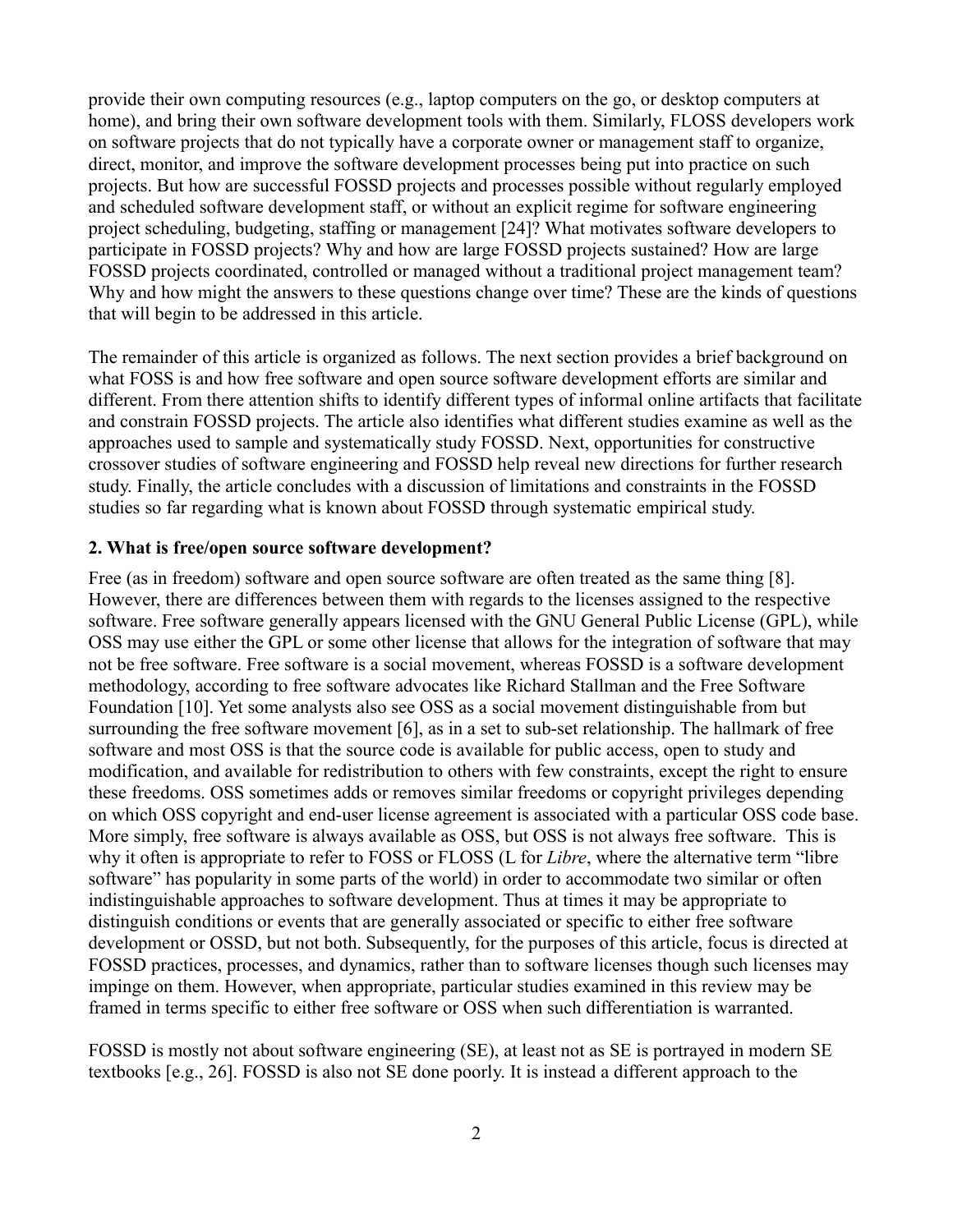development of software systems where much of the development activity is openly visible, and development artifacts are publicly available over the Web. Furthermore, substantial FOSSD effort is directed at enabling and facilitating social interaction among developers (and sometimes also endusers), but generally there is no traditional software engineering project management regime, budget or schedule. FOSSD is also oriented towards the joint development of an ongoing community of developers and users concomitant with the FLOSS system of interest.

FLOSS developers are typically also end-users of the FLOSS they develop, and other end-users often participate in and contribute to FOSSD efforts. There is also widespread recognition that FOSSD projects can produce high quality and sustainable software systems that can be used by thousands to millions of end-users [18]. Thus, it is reasonable to assume that FOSSD processes are not necessarily of the same type, kind, or form found in modern SE projects [cf. 24, 26]. While such approaches might be used within an SE project, there is no basis found in the principles of SE laid out in textbooks that would suggest SE projects typically adopt or should practice FOSSD methods. Subsequently, what is known about SE processes, or modeling and simulating SE processes, may not be equally applicable to FOSSD processes without some explicit rationale or empirical justification. Thus, it is appropriate to review what is known so far about FOSSD.

#### *2.1 The Early Days of Software Source Code Sharing*

The sharing, modification, and redistribution of open software source code did not begin with the appearance of the first Linux software in the early 1990's, nor with the appearance of the Emacs text editor or Gnu C Compiler, GCC (later to evolve into the Gnu Compiler Collection, but still called GCC) by Richard Stallman in the mid 1980's. Instead, the sharing of open software source code dates back to the early days of computing in the 1950's. IBM established *SHARE* as a community of software developers and users of its early mainframe computers, who were aided in the efforts to create, share, enhance, reuse, and distribute open software source code [1]. IBM supported SHARE and open software source code until it decided to unbundle software purchases from its mainframe computer sales efforts, as being in its best interest. The early days of operating systems like *TENEX* for the DecSystem-10 mainframe and later for *Unix* on the DEC PDP-11 series mini-computers in the 1970's also benefited from access, study, modification, and sharing of modifications made by user-developers primarily in the computer science research community. Similarly, efforts to share, reuse, study, enhance, and redistribute then new programming languages interpreters or compilers for languages like *Lisp*, *Pascal*, and *C* again with the academic research community in the 1970-1980's was common, as no computer manufacturers showed interest in developing or sustaining such software until their commercially viability as products could be substantiated. Even complete relational database management systems like *Ingres* from UC Berkeley first appeared as open software source code that was available in the public domain in this same time period. Similarly, scientific computing routines were widely shared and reused, and their source code was published in books [20], as such tradition of publishing open application software source code for research or play purposes had already been established and in practice in the 1960's, such a Spencer's *Game Playing With Computers* [27], and the accessible through Internet-based online repositories with the computer-aided design package, *BRL-CAD* in 1983. Finally, large, integrated software development environments such as the *USC System Factory Project* incorporated hypertext facilities for navigating software sources, and for organizing and storing hypertext-linked software artifacts in team-based, multi-project repositories, also were developed for open access, sharing, study, enhancement, and redistribution over the Internet using minimally restrictive academic software licenses [5,21]. So the practice of sharing open source software source code that was accessible, available for study and modification, and with some but not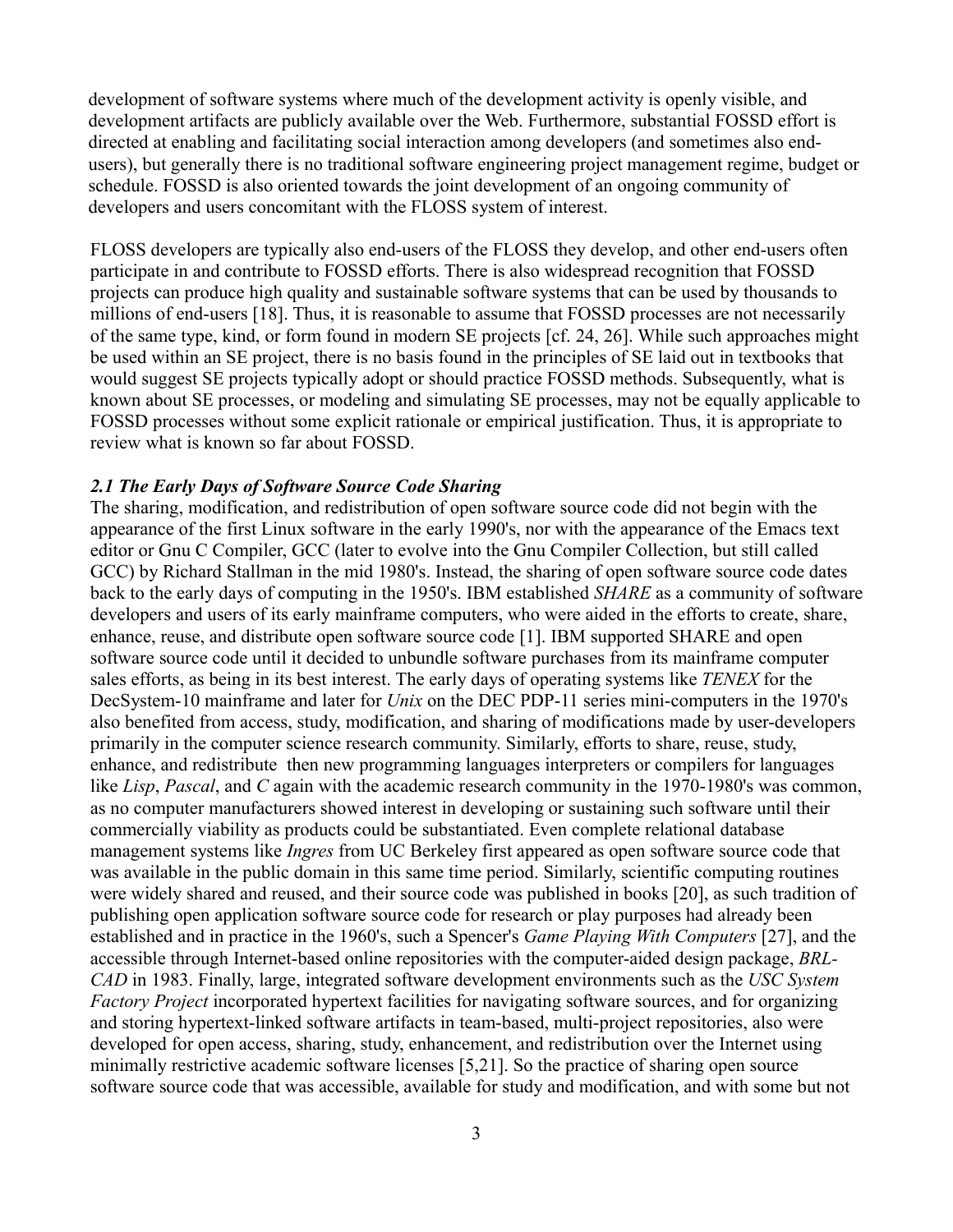universal accommodations for redistributing modified versions the source were all established practices by the early-mid 1980's. But the mid-1980's to the early 1990's is the period most often identified as the origins of the FOSS, the Free Software Movement, as documented in many forms, including the documentary film, *Revolution OS* [19]. Subsequently, by the mid-late 1990's we began to see the first "revolutionary" writings and studies about the practice of FOSSD that utilize the World-Wide Web, the GPL software license, and free software as a social movement [3], though nearly all of it somehow unaware, forgetful, or ignoring the open software efforts preceding it.

### *2.2 The Rise of Empirical Studies of FOSSD*

The presence of the so-called revolution in software development that FOSS was said to represent challenged many scholars to think about what whether what was known about software development practices was still accurate, or whether something new was at hand. These concerns then gave rise to burst of new studies of FOSSD projects and practices to help determine what the revolution was all about.

Studies and recommended practices for FOSSD often focus on the interests, motivations, perceptions, and experiences of developers or end-user organizations. Typically, attention is directed to the *individual agent* (most commonly a person, unitary group, firm, or some other stakeholder, but sometimes a software system, tool, or artifact type) acting within a larger actor group or community. Individual behavior, personal choices, or insider views might best be analyzed, categorized, and explained in terms of volunteered or elicited statements of their interests, motivations, perceptions, or experiences. Popular treatments of OSS development [3] and Free software development [9,10], provide insight and guidance for how FLOSS development occurs, based on the first-hand experiences of those authors.

Other authors informed by such practitioner studies and informal industry/government polls (like those reported in *CIO Magazine,* the Open Source Business Conference, the Open Solutions Alliance, and elsewhere) seek to condense and package the experience and wisdom of these FLOSS practices into practical advice that may be offered to business executives considering when and why to adopt FLOSS options [13].

Many of these studies and insights about how FOSSD works result from reflective practice rather than systematic empirical study. However, personal reflection on software development practice often tends to (a) be uncritical with respect to prior scholarship or theoretical interpretation, or (b) employ unsystematic collection of data to substantiate pithy anecdotes or proffered conclusions. Thus, by themselves such studies offer a limited basis for further research or comparative analysis. Nonetheless, they can (and often do) offer keen insights and experience reports that may help sensitize future FOSSD researchers to interesting starting points or problems to further explore.

### **3. Understanding FLOSS development across different communities**

It is best to assume there is no general model or globally accepted framework that defines how FLOSS is or should be developed. Subsequently, our starting point is to investigate FLOSS practices in different communities from an ethnographically informed, qualitative perspective [4, 25]. Here we briefly examine four different FOSSD communities to describe and compare. These are those centered about the development of software for networked computer games, Internet/Web infrastructure, scientific computing, and academic software engineering research. The following sections briefly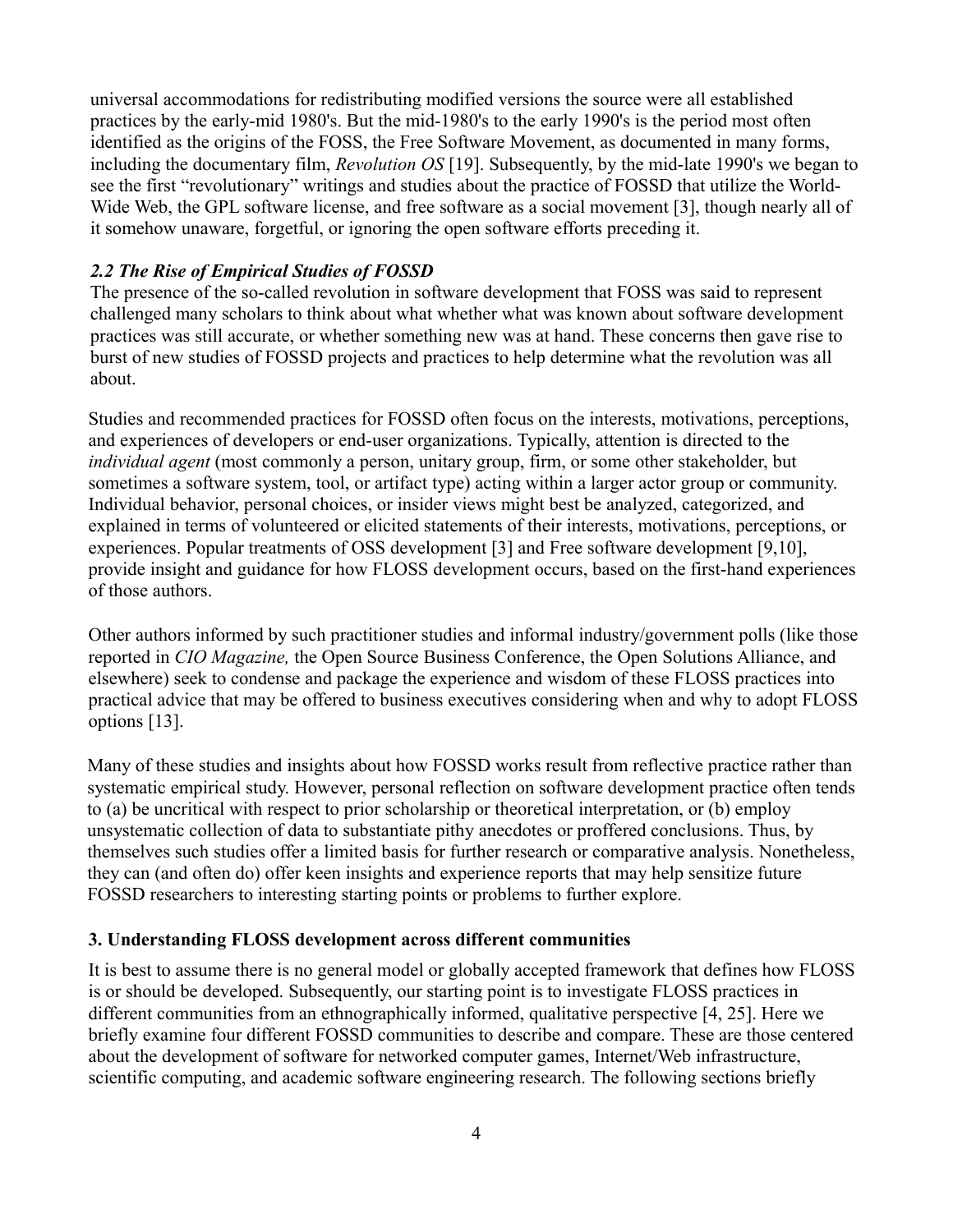introduce and characterize these FLOSS sub-domains. Along the way, example software systems or projects are *highlighted* or identified via external reference/citation, which can be consulted for further information or review.

#### *3.1 Networked computer game worlds*

Participants in this community focus on the development and evolution of first person shooters (FPS) games (e.g., *Quake Arena*, *Unreal Tournament*), massive multiplayer online role-playing games (e.g., *World of Warcraft, Lineage, EveOnline, City of Heroes*), and others (e.g., *The Sims* (Electronic Arts), *Grand Theft Auto* (Rockstar Games)). Interest in networked computer games and gaming environments, as well as their single-user counterparts, have exploded in recent years as a major mode of entertainment, playful fun, popular culture, and global computerization movement. The release of *DOOM*, an early first-person action game, onto the Web in open source form in the mid 1990's, began what is widely recognized the landmark event that launched the development and redistribution of computer game *mods* – open source and distributable modifications of commercially available games created with software development kits provided with the retail game package by the game's software developer. The end-user license agreement for games that allow for end-user created game mods often stipulate that the core game engine (or retail game software product) is protected as closed source, proprietary software that cannot be examined or redistributed, while any user created mod can only be redistributed as open source software that cannot be declared proprietary or sold outright, and must only be distributed in a manner where the retail game product must be owned by any end-user of a game mod. This has the effect of enabling a secondary market for retail game purchases by end-users or other game modders who are primarily interested in accessing, studying, playing, further modifying, and redistributing a game mod.

Mods are variants of proprietary (closed source) computer game engines that provide extension mechanisms like (domain-specific) game scripting languages (e.g., *UnrealScript* for mod development with *Unreal* game engines from Epic Games Inc.) that can be used to modify and extend a game. Extensions to a game created with these mechanisms are published for sharing across the Web with other game players, and are licensed for such distribution in an open source manner. Mods are created by small numbers of users who want and are able to modify games (they possess some software development skills), compared to the huge numbers of players that enthusiastically use the games as provided. The scope of mods has expanded to now include new game types, game character models and skins (surface textures), levels (game play arenas or virtual worlds), and artificially intelligent game bots (in-game opponents). For additional background on computer game mods, see http://en.wikipedia.org/wiki/Mod (computer gaming).

Perhaps the most widely known and successful game mod is *Counter-Strike* (CS), which is a total conversion of Valve Software's *Half-Life* computer game. Valve Software has since commercialized *CS* and many follow-on versions. CS was created by two game modders who were reasonably accomplished students of software development. Millions of copies of *CS* have subsequently been distributed, and millions of people have played *CS* over the Internet, according to http://counterstrikesource.net/. Other popular computer games that are frequent targets for modding include the *Quake, Unreal, Half-Life,* and *Crysis* game engines, *NeverWinter Nights* for role-playing games, motor racing simulation games (e.g., *GTR* series), and even the massively popular *World of Warcraft* (which only allows for modification of end-user interfaces, and not the game itself). Thousands of game mods are distributed through game mod portals like http://www.MODDB.com. In contrast, large successful game software companies like Electronic Arts and Microsoft do not embrace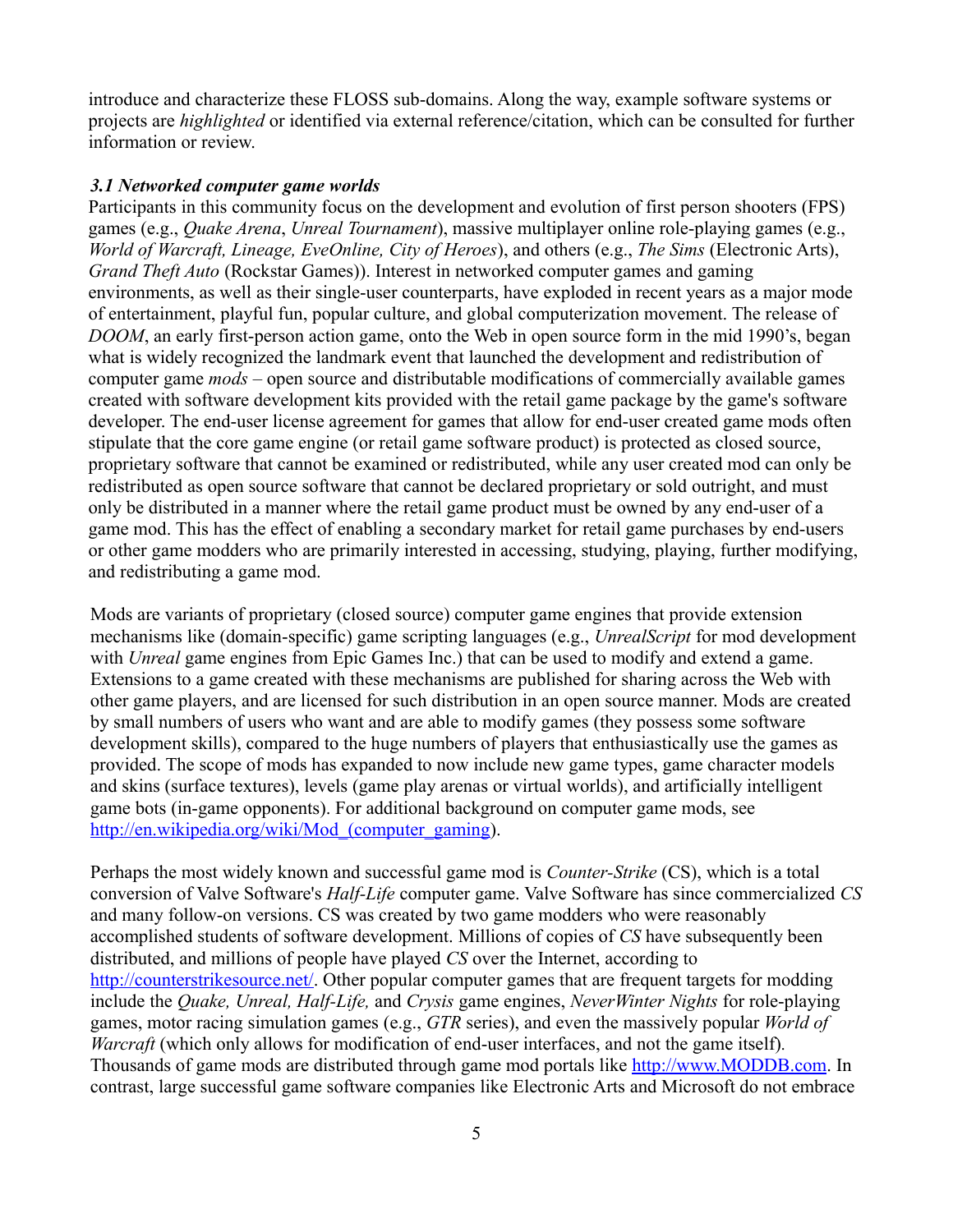nor encourage game modding, and do not provide end-user license agreements that allow game modding and redistribution.

### *3.2 Internet/Web infrastructure*

The SourceForge web portal (http://www.sourceforge.net), the largest associated with the FLOSS community, currently stores information on more than 1,750K registered users and developers, along with nearly 200K FOSSD projects (as of July 2008), with more than 10% of those projects indicating the availability of a mature, released, and actively supported software system. However, some of the most popular FLOSS projects have their own family of related projects, grouped within their own portals, such as for the Apache Foundation and Mozilla Foundation. Participants in this community focus on the development and evolution of systems like the *Apache* web server, *Mozilla/Firefox* Web browser, *GNOME* and *K Development Environment* (KDE) for end-user interfaces, the *Eclipse* and *NetBeans* interactive development environments for Java-based Web applications, and thousands of others. This community can be viewed as the one most typically considered in popular accounts of FLOSS projects. However, it is reasonable to note that the two main software systems that enabled the World Wide Web, the *NCSA Mosaic* Web browser (and its descendants, like Netscape Navigator, Mozilla, Firefox, and variants like *K-Meleon*, *Konqueror*, *SeaMonkey*, and others), and the Apache Web server (originally know as *httpd*) were originally and still active FOSSD projects.

The GNU/Linux operating system environment is one of the largest, most complex, and most diverse sub-community within this arena, so much so that it merits separate treatment and examination. Many other Internet or Web infrastructure projects constitute recognizable communities or sub-communities of practice. The software systems that are the focus generally are not standalone end-user applications, but are often directed toward *system administrators* or *software developers as the targeted user base,* rather than the eventual end-users of the resulting systems. However, notable exceptions like Web browsers, news readers, instant messaging, and graphic image manipulation programs are growing in number within the end-user community.

### *3.3 Scientific computing in X-ray astronomy and deep space imaging*

Participants in this community focus on the development and evolution of software systems supporting the Chandra X-Ray Observatory, the European Space Agency's XMM-Newton Observatory, the Sloan Digital Sky Survey, and others. These are three highly visible astrophysics research projects whose scientific discoveries depend on processing remotely sensed data through a complex network of open source software applications that process remotely sensed data. In contrast to the preceding two development oriented FOSSD communities, open software plays a significant role in scientific research communities. For example, when scientific findings or discoveries resulting from remotely sensed observations are reported, then members of the relevant scientific community want to be assured that the results are not the byproduct of some questionable software calculation or opaque processing trick. In scientific fields like astrophysics that critically depend on software, open source is considered an essential precondition for research to proceed, and for scientific findings to be trusted and open to independent review and validation. Furthermore, as discoveries in the physics of deep space are made, this in turn often leads to modification, extension, and new versions of the astronomical software in use that enable astrophysical scientists to further explore and analyze newly observed phenomena, or to modify/add capabilities to how the remote sensing or astrophysical computation mechanisms operate. For example, the NEMO Stellar Dynamics Package at http://bima.astro.umd.edu/nemo/ is now at version 3.2.5, as of September 2008.

To help understand these matters, consider the example at http://antwrp.gsfc.nasa.gov/apod/ap010725.html.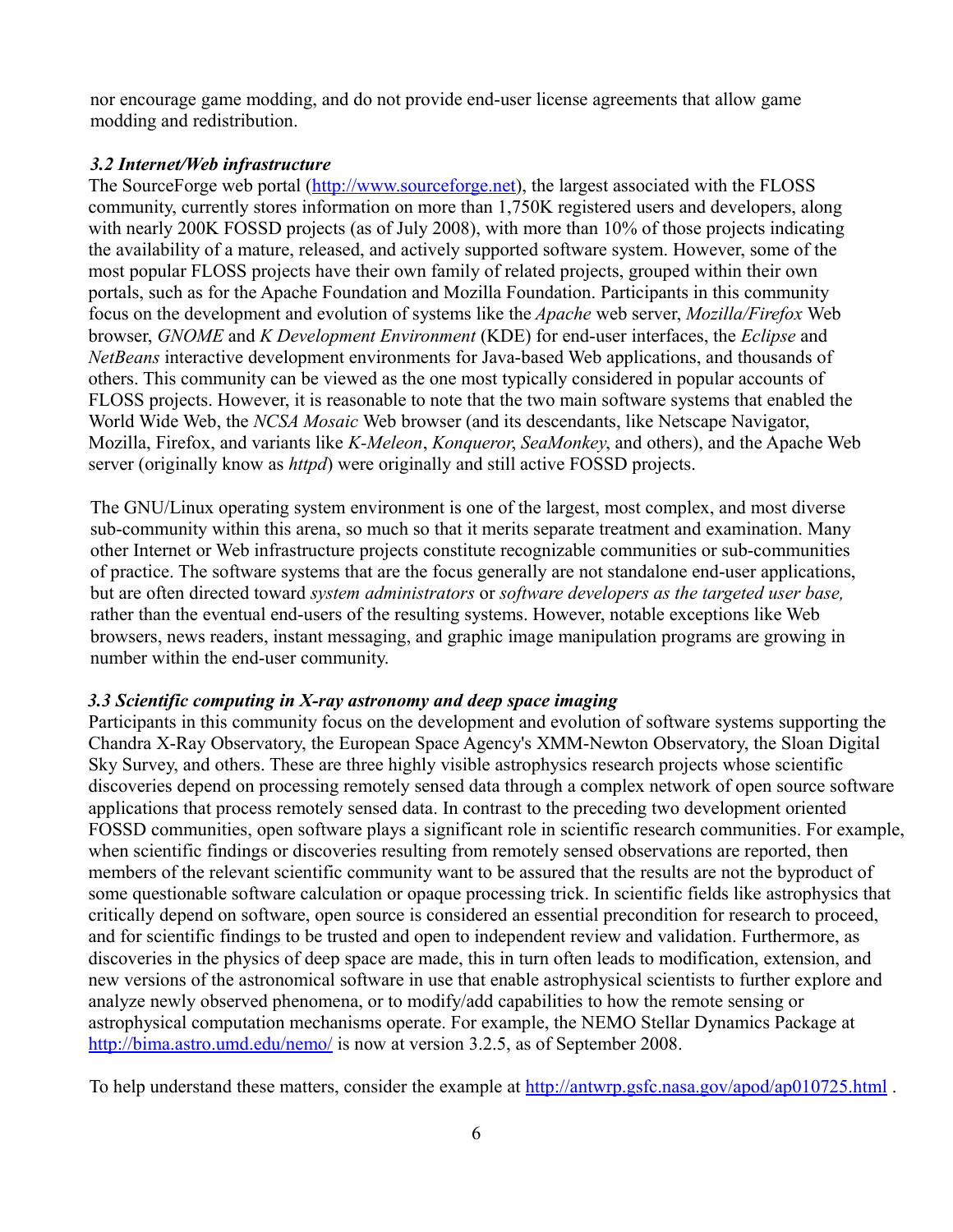This Website page displays a composite image constructed from both X-ray (Chandra Observatory) and optical (Hubble Space Telescope) sensors. The open software processing pipelines for each sensor are mostly distinct and are maintained by different organizations. However, their outputs must be integrated, and the images must be registered and oriented for synchronized overlay, pseudo-colored, and then composed into a final image, as shown on the cited Web page. Subsequently, there are dozens of open software programs that must be brought into alignment for such an image to be produced, and for such a scientific discovery to be claimed and substantiated.

#### *3.4 Academic software systems design*

Participants in this community focus on the development and evolution of software architecture and UML centered design efforts, such as for ArgoUML (http://argouml.tigris.org ) or xARCH at CMU and UCI (http://www.isr.uci.edu/projects/xarch/ ). This community can easily be associated with a mainstream of SE research. People who participate in this community generally develop software for academic research or teaching purposes in order to explore topics like software design, software architecture, software design modeling notations, software design recovery (reverse software engineering), etc. Accordingly, it may not be unreasonable to expect that open software developed in this community should embody or demonstrate principles from modern SE theory or practice. Furthermore, much like the X-ray astronomy community, members of this community expect that when breakthrough technologies or innovations have been declared, such as in a refereed conference paper or publication in a scholarly journal, the opportunity exists for other community members to be able to access, review, or try out the software to assess and demonstrate its capabilities. An inability to provide such access may result in the software being labeled as "vaporware" and the innovation claim challenged, discounted, or rebuked. Alternatively, declarations of "non-disclosure" or "proprietary intellectual property" are generally not made for academic software, unless or until it is transferred to a commercial firm. However, it is often acceptable to find that academic software constitutes nothing more than a "proof of concept" demonstration or prototype system, not intended for routine or production use by end-users.

#### *3.5 Overall characteristics across different FOSSD communities*

In contrast to efforts that draw attention to generally one (but sometimes many) open source development project(s) within a single community [e.g., 4, 7, 12, 18, 23], there is something to be gained by examining and comparing the communities, processes, and practices of FOSSD in different communities. This may help clarify what observations may be specific to a given community (e.g., GNU/Linux projects), compared to those that span multiple, and mostly distinct communities. Two of the communities identified above are primarily oriented to develop software to support scholarly research (scientific computing and academic software systems design) with rather small user communities. In contrast, the other two communities are oriented primarily towards software development efforts that may replace/create commercially viable systems that are used by large enduser communities. Thus, rather than focusing on a single community as the primary source for insight, reflective practice, or systematic empirical study, it is clear that FOSSD processes, practices, and projects can be studied with or across (a) disparate communities, as well as (b) different application domains.

Each of these highlighted items (in italics or via Web links above) point to the public availability of data that can be collected, analyzed, and re-represented within ethnographic narratives [4, 7], computational process models [24], or for quantitative studies [16, 17]. Significant examples of each kind of data (source code and artifacts, development processes, project repositories, etc.) have been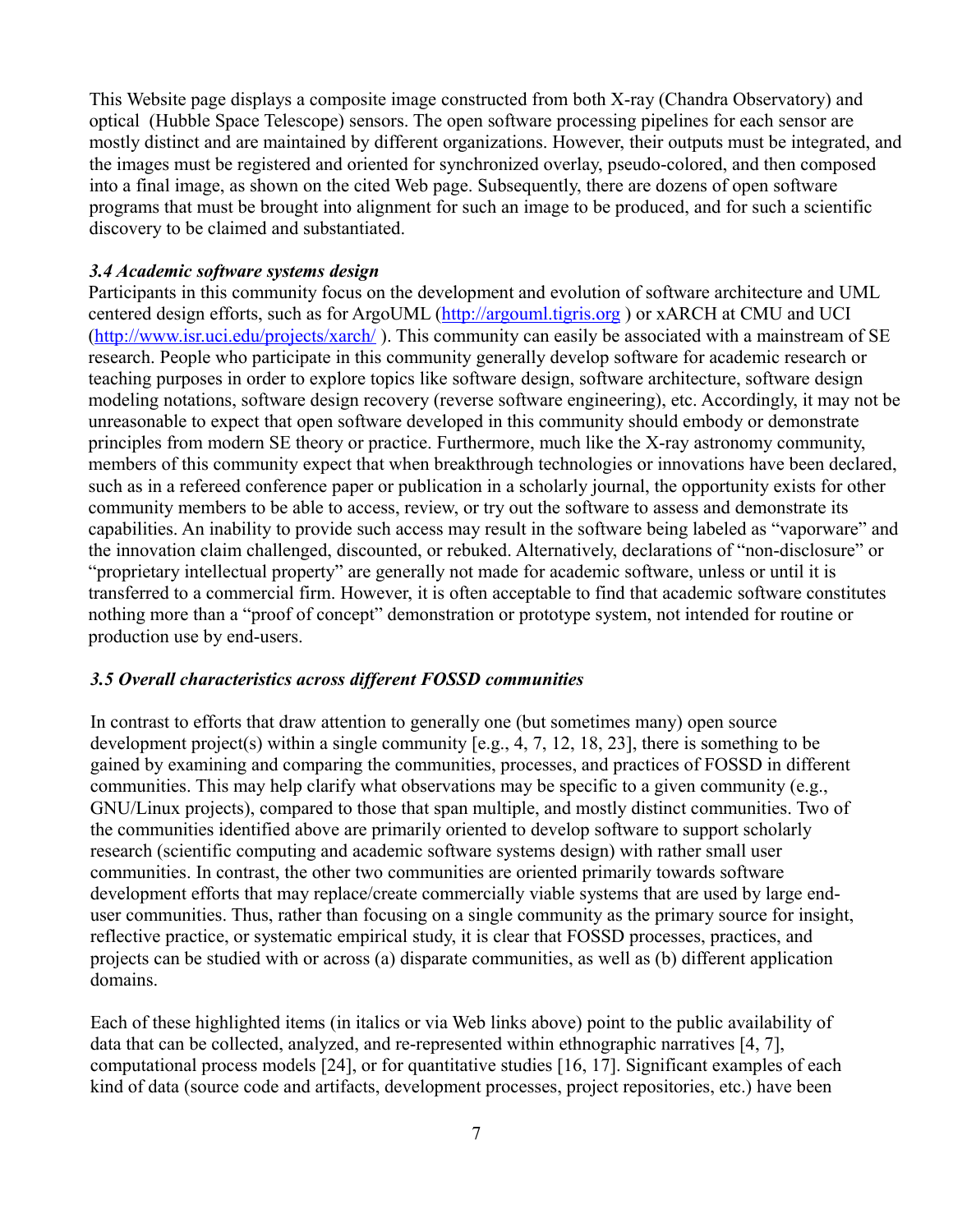collected and analyzed by different FOSSD researchers [11]. A later section highlights different types of FOSSD studies that use such substantial, diverse, and publicly available data. The next section identifies a number of FOSSD artifact types that serve to document the social actions and technical practices that facilitate and constrain FOSSD processes.

Beyond the communities identified above, other empirical studies of FOSSD reveal that FOSSD work practices, engineering processes, and project community dynamics can best be understood through observation and examination of their socio-technical elements at different, or across multiple, levels of analysis. In particular, FOSSD projects can be examined through a *micro-level* analysis of (a) the actions, beliefs, and motivations of individual FOSSD project participants [4, 7], and (b) the social or technical resources that are mobilized and configured to support, subsidize, and sustain FOSSD work and outcomes [12, 18, 22]. Similarly, FOSSD projects can be examined through *meso-level* analysis of (c) patterns of cooperation, coordination, control, leadership, role migration, and conflict mitigation [2, 7, 15, 22], and (d) project alliances and inter-project socio-technical networking [14, 16, 23]. Last, FOSSD projects can also be examined through *macro-level* analysis of (d) multi-project FLOSS ecosystems [17], and (e) FOSSD as a social movement and emerging global culture [6]. Each of these levels of analysis can be decomposed into finer granularity topics for study. For example, micro-level studies can address topics in FOSSD including (1) motives or incentives for individual participation, (2) use of personal computing resources, (3) individual beliefs supporting free versus open source software development, (4) self-organization and self-management of competent FLOSS developers, (5) the discretionary time and effort committed by FLOSS developers, (6) trust and social accountability mechanisms, or (7) types and uses for different types of online artifacts that support decentralized development work of project participants. We take this last topic for further elaboration in the next section. However, it should be clear that studies of FOSSD at any level of analysis will require appropriately selected research methods and data samples [11].

#### **4. Informalisms for describing FLOSS requirements and design rationale**

Functional and non-functional requirements for FLOSS systems are elicited, analyzed, specified, validated, and managed through a variety of Web-based artifacts. These descriptive documents can be treated as software informalisms. *Software informalisms* [22] are the information resources and artifacts that participants use to describe, proscribe, or prescribe what's happening in a FOSSD project. They are informal narrative resources codified in lean descriptions that are comparatively easy to use, and publicly accessible to those who want to join the project, or just browse around. An early study demonstrated how software informalisms can take the place of formalisms, like "requirement specifications" or software design notations which are documentary artifacts seen as necessary to develop high quality software according to the SE community [22]. Yet these software informalisms often capture the detailed rationale, contextualized discourse, and inquisitive debates for why changes were made in particular development activities, artifacts, or source code files. The example in Exhibit 1 displays a software informalism in the form of a threaded message discussion that describes, contextualizes, and rationalizes why a new software system version and feature set were implemented and now required. The contents of such an informalism embodies requires peer review and comprehension by other developers on a project before acceptable or trusted contributions can be made, or retrospectively justified [7, 15]. Finally, the choice to designate these descriptions as informalisms is to draw a distinction between how the requirements of FLOSS systems are described, in contrast to the recommended use of formal requirements notations and deliverable documents ("formalisms") that are advocated in traditional approaches [26]. However, to be clear, though SE often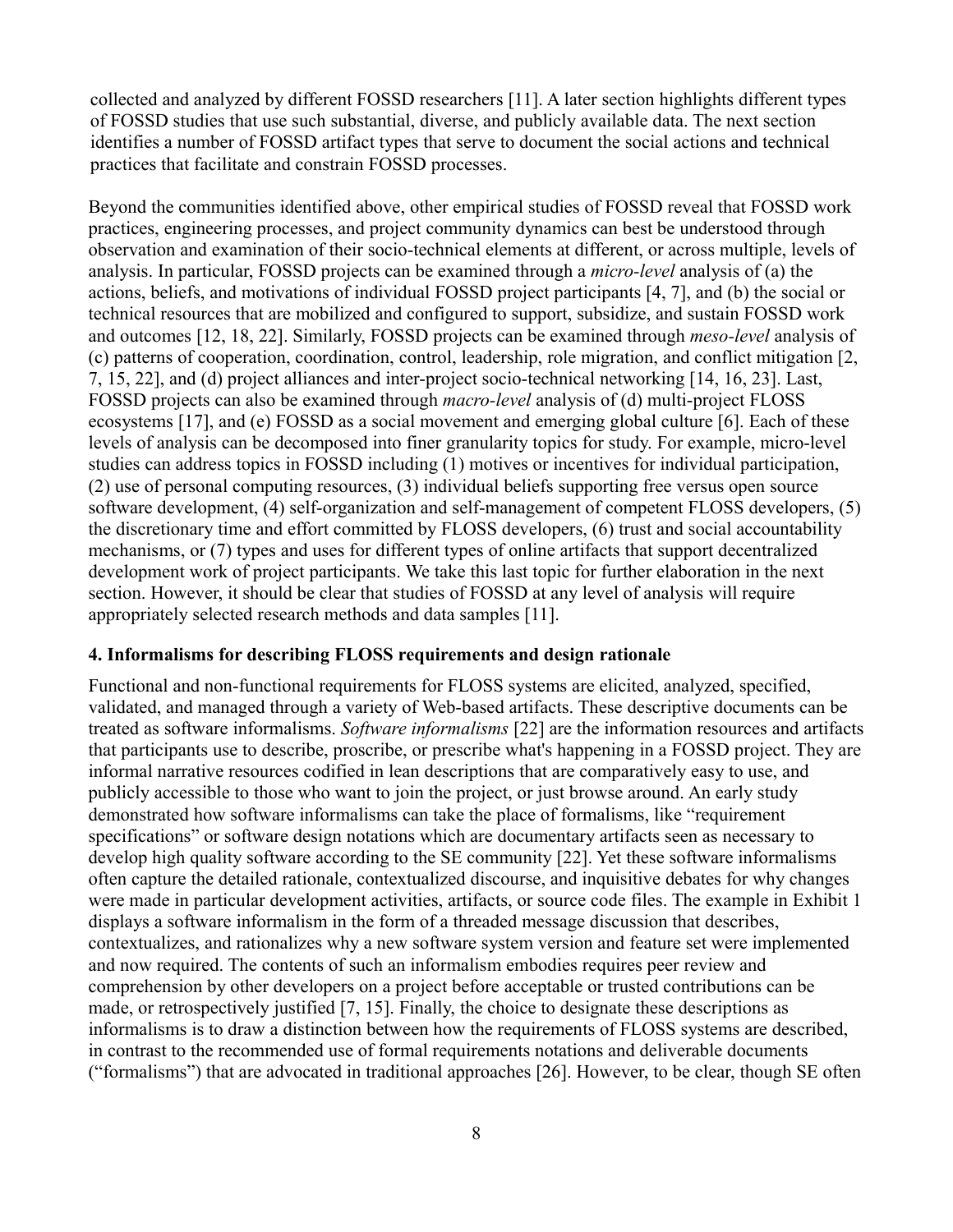stresses the need to formalize software requirements specifications and designs, formalisms need not be limited to those based on a mathematical logic or state transition semantics, but can include descriptive schemes that are formed from structured or semi-structured narratives, such as those employed in Software Requirements Specifications documents. But as described below, FOSSD informalisms are generally quite different from formal SE documents.

---------------- Exhibit 1 about here --------------

Two dozen types of software informalisms can be identified, and each has sub-types that can be further identified and studied more closely. Each FOSSD project usually employs only a subset as its informal document ecosystem that meets the interests or needs of local project participants. There are no guidelines or best practices for which informalisms to use for what. Instead, we have observed practices that recur across FOSSD projects. Thus it is pre-mature and perhaps inappropriate to seek to further organize these informalisms into a classification or taxonomic scheme whose purpose is to prescribe when or where best to use one or another. Subsequently, they are presented here as an unordered list since to do so otherwise would transform this descriptive information into an interpretive scheme that suggests untested, hypothetical prescriptions [22].

The most common informalisms used in FOSSD projects include (i) communications and messages within project Email, (ii) threaded message discussion forums (see Exhibit 1), bulletin boards, or group blogs, (iii) news postings, and (iv) instant messaging or Internet relay chat. These enable developers and users to converse with one another in a lightweight, semi-structured manner, and now use of these tools is global across applications domains and cultures. As such, the discourse captured in these tools is a frequent source of FLOSS requirements. A handful of FOSSD projects have found that summarizing these communications into (v) project digests [7] helps provide an overview of major development activities, problems, goals, or debates. A project digest, such as that displayed in Exhibit 2, represents a multi-participant summary that records and hyperlinks the original contextualized rationale accounting for focal project activities, development problems, current software quality status, and desired software functionality. Project digests (which sometimes are identified as "kernel cousins") record the discussion, debate, consideration of alternatives, code patches and initial operational/test results drawn from discussion forums, online chat transcripts, and related online artifacts [7].

---------------- Exhibit 2 about here --------------

As FLOSS developers and users employ these informalisms, they have been found to also serve as carriers of technical beliefs and debates over desirable software features, social values (e.g., reciprocity, freedom of choice, freedom of expression), project community norms, as well as affiliation with the global FLOSS social movement [6, 10].

Other common informalisms include (vi) scenarios of usage as linked Web pages or screenshots of software in operation, (vii) how-to guides, (viii) to-do lists, (ix) Frequently Asked Questions, and other itemized lists, and (x) project Wikis, as well as (xi) traditional system documentation and (xii) external FOSSD publications [3, 9]. FLOSS (xiii) project property licenses (whether to assert collective ownership, transfer copyrights, insure "copyleft," or some other reciprocal agreement) are documents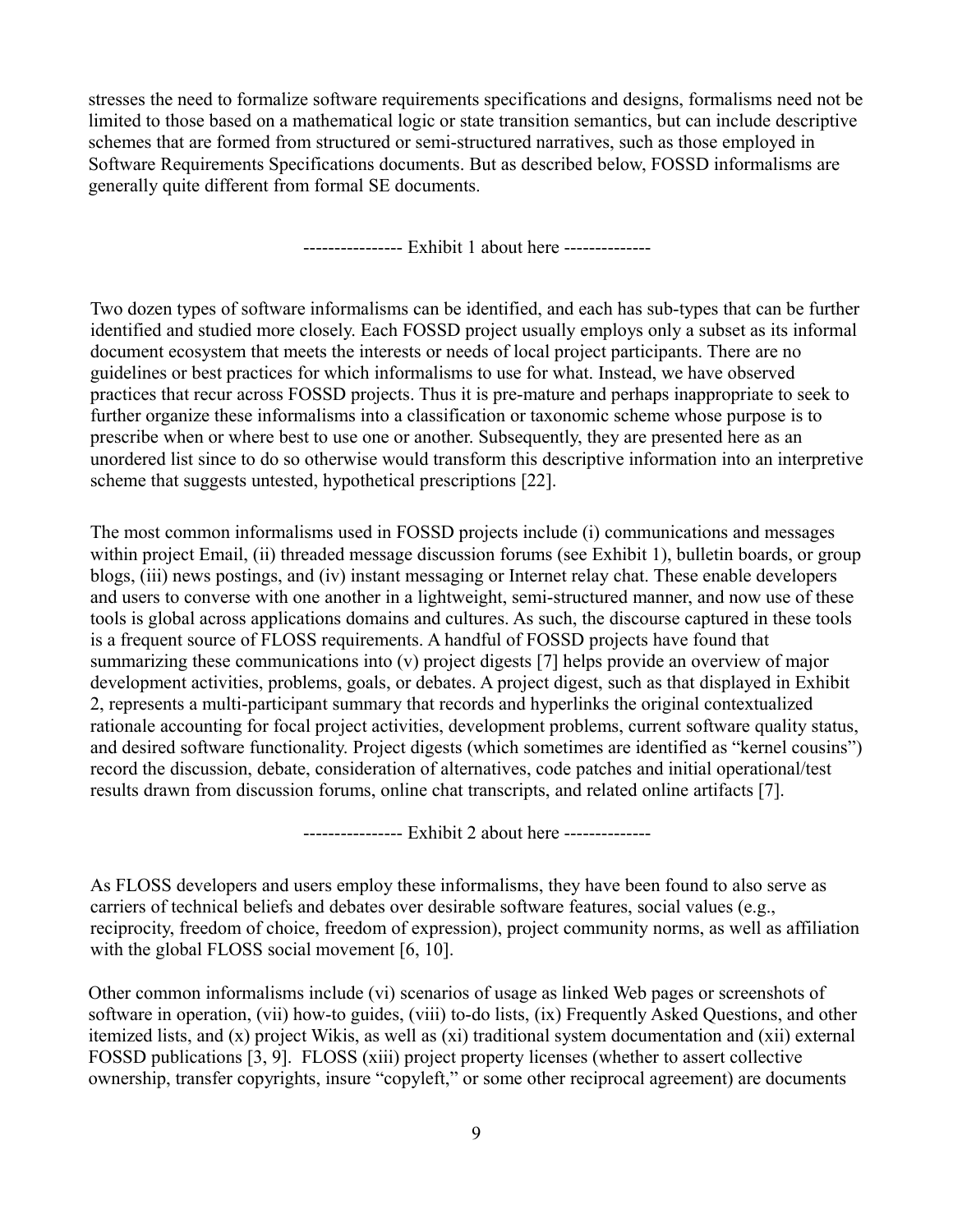that also help to define what software or related project content are protected resources that can subsequently be shared, examined, modified, and redistributed.

Next, (xiv) open software architecture diagrams, (xv) intra-application functionality realized via scripting languages like Perl or PhP, and the ability to either (xvi) incorporate externally developed software modules or "plug-ins", or (xvii) integrate software modules from other FOSSD efforts, are all resources that are used informally, where or when needed according to the interests or actions of project participants.

All of the software informalisms are found or accessed from (xix) project related Web sites or portals. These Web environments are where most FLOSS software informalisms can be found, accessed, studied, modified, cross-referenced and redistributed.

A Web presence helps make visible the project's information infrastructure and the array of information resources that populate it. These include FOSSD multi-project Web sites (e.g., SourgeForge.net, Savanah.org, Freshment.org, Tigris.org, Apache.org, Mozilla.org, or Google.com/code), community software Web sites (PhP-Nuke.org), and project-specific Web sites (e.g., www.GNUenterprise.org), as well as (xx) embedded project source code Webs (directories), (xxi) project repositories such as those implemented using CVS or Subversion [9], and (xxii) software bug reports and (xxiii) issue tracking data base like Bugzilla [see http://www.bugzilla.org/]. Last, giving the growing global interest in online social networking, it not surprising to find increased attention to documenting various kinds of social gatherings and meetings using (xxiv) social media Web sites (e.g, YouTube, Google Video, Flickr, MySpace, etc.) where FLOSS developers, users, and interested others come together to discuss, debate, or work on FLOSS projects, and to use these online media to record, and publish photographs/videos that establish group identity and affiliation with different FLOSS projects. For example, a video presentation from 2007, http://video.google.com/videoplay?docid=-4216011961522818645 (accessed September 2008), describes how to identify and remove troublesome or unwelcome members of a FOSSD project team, who may cause the project to fragment, lose focus, become conflict laden, or otherwise fail.

In FOSSD projects, software informalisms are the preferred scheme for describing or representing FLOSS requirements, rationalizing software design choices, discussing alternative software implementations and releases, and more. There is no explicit objective or effort to treat these informalisms as "informal software requirements" that should be refined into formal requirements or design notations within these communities (academic software design community perhaps being the exception). Accordingly, each of the available types of FOSSD informalisms have been found in one or more of the four communities identified above. Subsequently, knowledge about who is doing what, where, when, why, and how is captured in different or multiple informalisms.

Together, these two dozen types of software informalisms constitute a substantial yet continually evolving web of informal, semi-structured, or processable information resources that capture, organize, and distribute knowledge that embody the requirements for an FOSSD project. This web results from the hyperlinking and cross-referencing that interrelate the contents of different informalisms together. Subsequently, these FLOSS informalisms are produced, used, consumed, or reused within and across FOSSD projects. They also serve to act as both a distributed virtual repository of FLOSS project assets, as well as the continually adapted distributed knowledge base through which project participants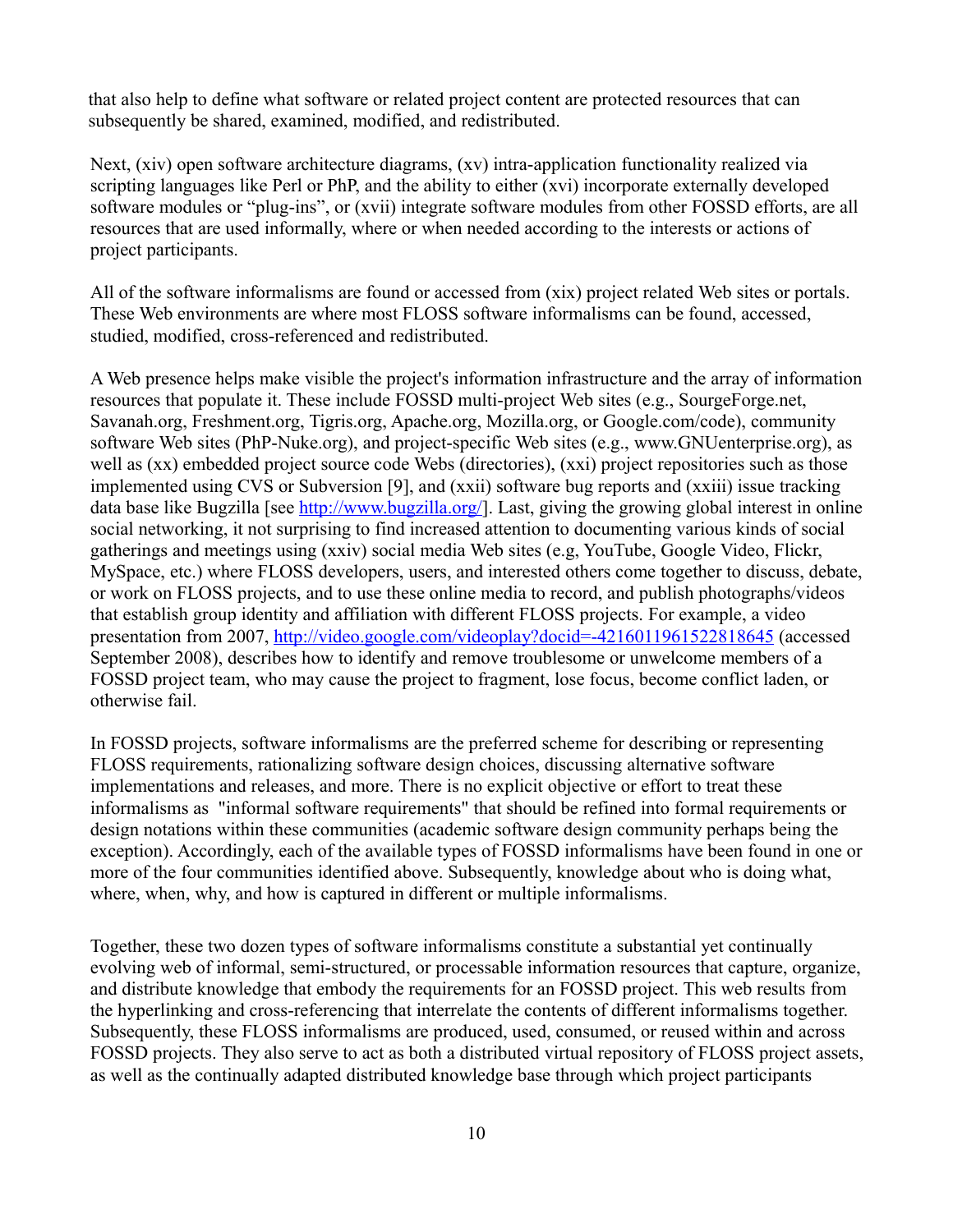evolve what they know about the software systems they develop and use.

Overall, it appears that none of these software informalisms would defy an effort to formalize them in some mathematical logic or analytically rigorous notation. Nonetheless, in the three of the four software communities examined in this study, there is no perceived requirement for such formalization (academic software design being the exception), as the basis to improve the quality, usability, or costeffectiveness of the FLOSS systems. If formalization of these documentary software informalisms has demonstrable benefit to members of the other three communities, beyond what they already realize from current practices, these benefits have yet to be articulated in the different types of software informalisms for online discourse that pervades each community. However, in contrast, the academic software design community often does encourage and embrace the development of formal requirements specification and design documents in order to coordinate and guide development of their software projects. Thus, as before, understanding FOSSD practices, processes, or projects can vary by community, such that studying such projects or associated artifacts in only one community can skew or bias what can be observed or put into practice when comparing across multiple communities. This in turn sets the stage for examining how studies of FOSSD may be organized or structured to facilitate comparative investigations.

## **5. FOSSD Research Studies and Approaches**

A growing group of software researchers is beginning to investigate large software projects empirically, using freely available data from FLOSS projects. A body of recent work point out the need for community-wide data collections and research infrastructure to expand the depth and breadth of empirical FLOSS research, and several initial proposals have been made. Most importantly, these data collections [16, 17] and shared research infrastructure [14] are intended to support an active and growing community of FLOSS scholars addressing contemporary issues and theoretical foundations in disciplines that include anthropology, economics, informatics (computer-supported cooperative work), information systems, library and information science, management of technology and innovation, law, organization science, policy science, and software engineering [11]. Approximately 700 published studies can be found at the FLOSShub collection of research papers, at http://flosshub.org/biblio. Furthermore, this research community has researchers based in Asia, Europe, North America, South America, and the South Pacific, thus denoting its international and global membership. Consequently, the research community engaged in empirical studies of FLOSS can be recognized as another member in the growing movement for interdisciplinary software engineering research.

This section seeks to clarify the need for community-wide, sharable research infrastructure and collections of FLOSS data. The kinds of research questions that such data sampling and corresponding research methods enable are discussed elsewhere [11].

### **5.1 Objects of study, success indicators, and critical factors for understanding FOSSD**

As an organizing framework, there are primarily five main *objects of study*--that is, things whose characteristics researchers are trying to describe and explain--in F/OSS-based empirical software research: *software artifacts and source code*, *software processes*, *development projects, communities*, and *participants' knowledge*. Table 1 provides a simplified set of associations between representative characteristics of FOSSD that have been investigated for each of these objects of study, and show some critical factors that researchers have begun linking to these characteristics as explanations. It is important to point out that these objects of study are by no means independent from one another. They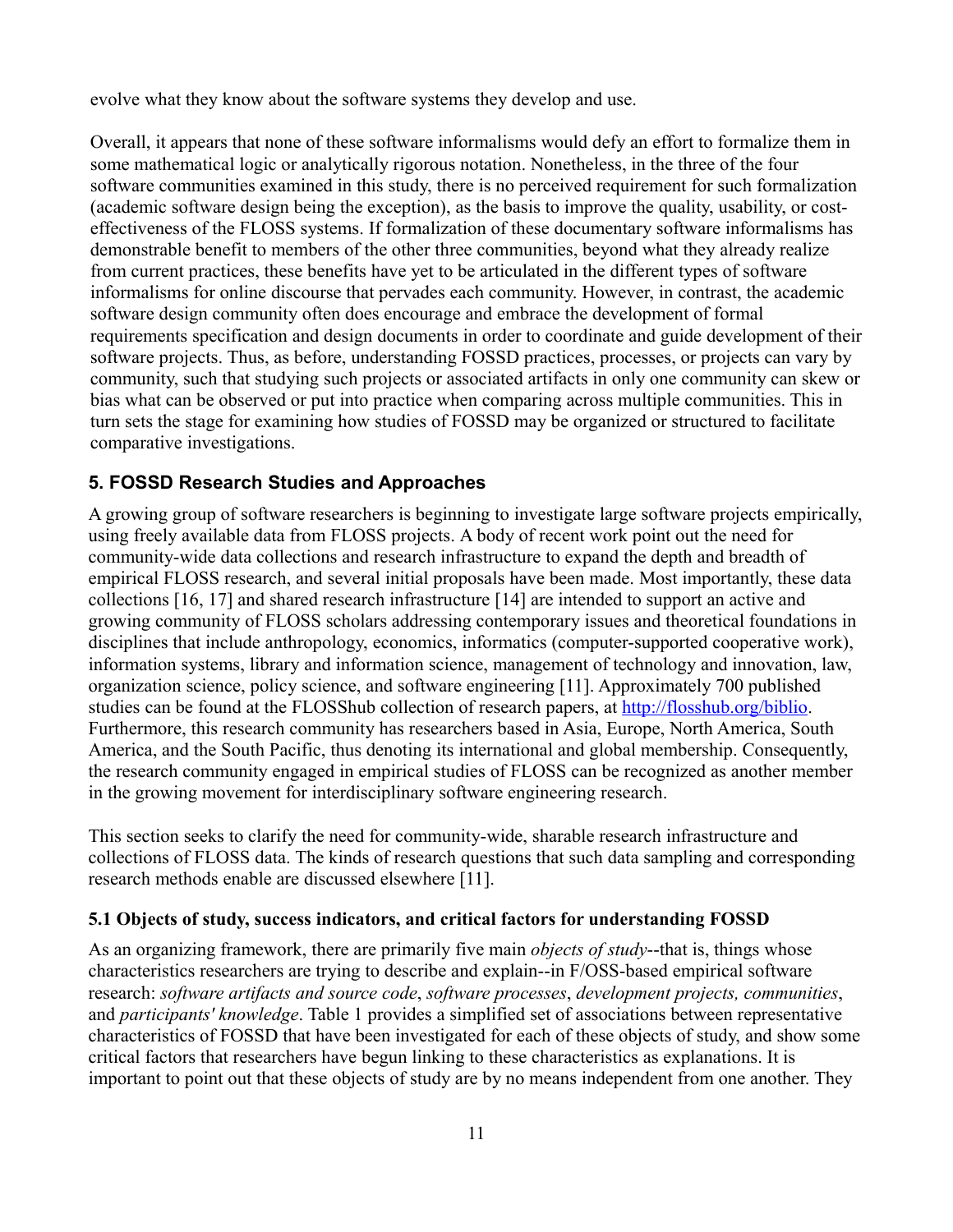should be considered as interdependent elements of FLOSS (e.g., knowledge and processes affect artifacts, communities affect processes, etc.). Also, each of the indicators of success shown in Table 1 may play a role as a critical factor in other categories.

### **5.2 Current FOSSD research approaches**

Based on published studies of FOSSD since 2000, there are four alternative approaches in empirical research on the objects of study, measures of variables that contribute to FOSSD success, and causal mechanisms or factors that drive FOSSD success, as shown in Table 1 [11]:

| <b>Objects</b>                                                                                                          | <b>Success Measures</b>                                                                                             | <b>Critical Driving Factors</b>                                                                                                                                                                                                     |  |  |
|-------------------------------------------------------------------------------------------------------------------------|---------------------------------------------------------------------------------------------------------------------|-------------------------------------------------------------------------------------------------------------------------------------------------------------------------------------------------------------------------------------|--|--|
| Source Code<br>and<br>Artifacts                                                                                         | Quality, downloads,<br>reliability, usability,<br>durability, fit, structure,<br>growth, diversity,<br>localization | Size, complexity, bugs and features, software<br>architecture (structure, substrates, modularity,<br>versions, infrastructure), information architecture,<br>artifact types, and document genres                                    |  |  |
| Processes                                                                                                               | Efficiency, ease of<br>improvement, adaptability,<br>effectiveness, complexity,<br>manageability, predictability    | Size, distribution, collaboration,<br>knowledge/information management, artifact<br>structure, configuration, agility, innovativeness                                                                                               |  |  |
| Projects                                                                                                                | Type, size, duration, number<br>of participants, number of<br>software versions released                            | Development platforms, tools supporting<br>development and project coordination, software<br>imported from elsewhere, social networks, roles<br>and role migration paths, leadership and core<br>developers, socio-technical vision |  |  |
| Communities<br>Ease of creation,<br>sustainability, trust,<br>increased social capital, rate<br>of participant turnover |                                                                                                                     | Size, economic setting, organizational architecture,<br>behaviors, incentive structures, institutional forms,<br>motivation, participation, core values, common-<br>pool resources, public goods                                    |  |  |
| Knowledge<br>Creation, codification, use,<br>need, management                                                           |                                                                                                                     | Tools, conventions, norms, social structures,<br>technical content, acquisition, representations,<br>reproduction, application                                                                                                      |  |  |

**Table 1**: Characteristics of empirical FLOSS studies.

 *Very large, population-scale studies* examining common objects selected and extracted from hundreds to tens-of-thousands of FLOSS projects from multi-project repositories or FLOSS research portals like FLOSSmole [14], or from international surveys of comparable numbers of FLOSS developers.

 *Large-scale cross-analyses of project and artifact characteristics*, such as code size and code change evolution, development group size, composition and organization, or development processes [16, 17].

 *Medium-scale comparative studies* across multiple FLOSS projects within different communities or software system application domains [15, 17, 18].

*Smaller-scale in-depth case studies* of specific FLOSS practices and processes, for concept or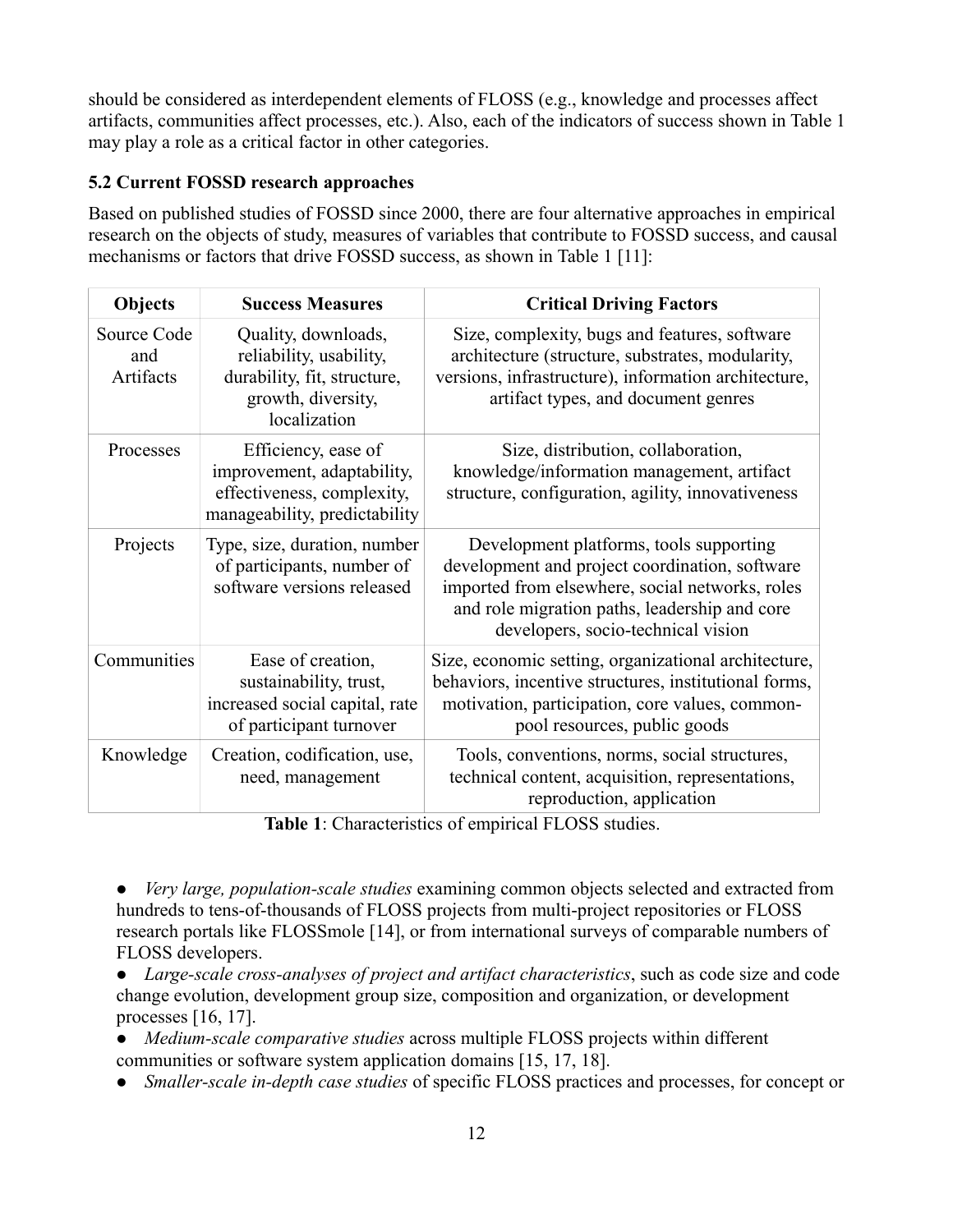hypothesis development, and for exposing and investigating details of socio-technical interactions [ 4, 7, 12, 18].

These four alternative research strategies are separated less by fundamental differences in objectives than by technical limitations in existing tools and research methods, or by the socio-technical research constraints associated with quantitative studies of data mined from publicly accessible repositories versus the challenges of qualitative ethnographic research methods. For example, qualitative analyses are hard to implement on a large scale, while quantitative methods must rely on uniform, easily processed data. We believe these distinctions are becoming increasingly blurred as researchers develop and use more sophisticated analysis and modeling tools [25], leading to finer gradations in empirical data needs. Accordingly, attention can now turn to identifying opportunities for future research and practice that may span FOSSD and SE.

#### **6. OPPORTUNITIES FOR FOSSD AND SE RESEARCH AND PRACTICE**

There are a significant number of opportunities and challenges that arise when we look to identifying which software development or socio-technical interaction practices found in studies of FOSSD projects might be applied in the world of SE. Some of these opportunities follow. However, it is perhaps surprising to observe that it is unclear whether the world of FOSSD is interested in adopting the best practices found in the world of SE, and vice versa. For example, why would software developers seek out to engage in FOSSD projects and practices if they were the same or less than those found in SE? That is, most FOSSD projects are not seen as stepping stones to SE, nor feeble attempts at SE. Instead, FOSSD projects in most communities are seen as currently the most effective way to develop and sustain both large software systems as well as a community of like-minded developers and end-users. As such, let us consider the opportunities for what FOSSD might contribute to the world SE.

First, FLOSS poses the opportunity to favorably alter the costs and constraints of accessing, analyzing, and sharing software process and product data, metrics, and data collection instruments. FOSSD is thus poised to alter the calculus of empirical SE. Software process discovery, modeling, and simulation research [25] is one arena that can take advantage of such a historically new opportunity. Similarly, the ability to extract or data mine software product content (source code, development artifacts, etc.) within or across FLOSS project repositories to support its visualization, restructuring/refactoring, or redesign has become a high-yield, high impact area for SE study and experimentation. Another would be examining the effectiveness and efficiency of traditional face-to-face-to-artifact SE approaches or processes for software inspections compared to the online peer reviews and multi-modal discourse informalisms prevalent in FOSSD efforts.

Second, based on results from studies of motivation, participation, role migration, and work practices of individual FLOSS developers [4, 15], it appears that the SE community would benefit from empirical studies that examine similar conditions in conventional or proprietary software development enterprises. Current SE textbooks and development processes seem to assume that individual developers have simple technical roles (e.g., software designer or programmer) and motivations driven by financial compensation and technical education, and therefore seek the quality assuring rigor that purportedly follows from the use of formal notations and mathematically based analytical schemes. Consequently, if FOSSD is more fun, interesting, and rewarding compared to SE, then what can be done to make SE more fun, interesting and rewarding to SE students and new software developers? Said simply, SE may benefit from FOSSD practices that developers find are more fun, interesting, and rewarding, rather than merely following the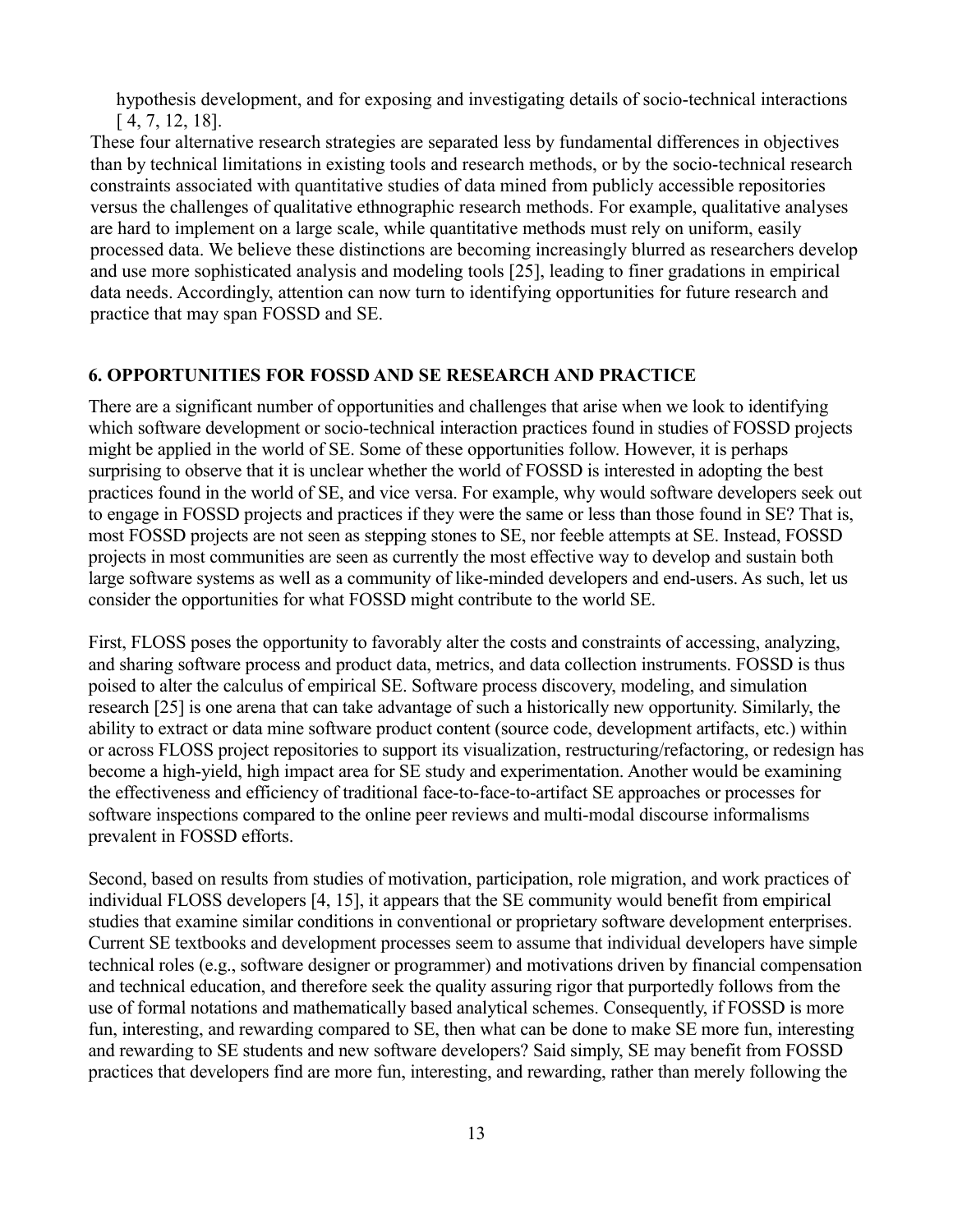40 year legacy of SE practices, processes, and procedures prescribed in SE textbooks.

Third, based on results from studies of resources and capabilities employed to support FOSSD projects [7, 12, 18, 22], it appears that conventional software cost estimation or accounting techniques (e.g., "total cost of operation" or TCO) are limited to analyzing resources or capabilities that are easily quantified or monetized. This in turns suggests that many social and organizational resources/capabilities are slighted or ignored, thus producing results that miscalculate the diversity of resources and capabilities that affect the ongoing/total costs of software development projects, whether FLOSS or SE based.

Fourth, based on results from studies of cooperation, coordination, and control in FOSSD projects [2, 12, 15, 23], it appears that virtual project management and socio-technical role migration/advancement can provide a slimmer and lighter weight approach to SE project management. However, it is unclear whether we will see corporate experiments in SE that choose to eschew traditional project management and administrative control regimes in favor of enabling software developers the freedom of choice and expression that may be necessary to help provide the intrinsic motivation to self-organize and selfmanage their SE project work.

Fifth, based on results of studies on alliance formation, inter-project social networking, community development, and multi-project software ecosystems [14, 16, 17], it appears that SE projects currently operate at a disadvantage compared to FOSSD projects. In SE projects, it is commonly assumed that developers and end-users are distinct communities, and that ongoing software evolution is governed by market imperatives, the need to extract maximum marginal gains (profit), and resource-limited software maintenance effort. SE efforts are setup to produce systems whose growth and evolution is limited, rather than capable of sustaining exponential growth of co-evolving software functional capability and developer-user community [23].

Last, based on studies of FOSSD as a social movement [6], it appears that there is an opportunity and challenge for encouraging the emergence of a social movement that combines the best practices of FOSSD and SE. The emerging niche world of open source software engineering (OSSE) is the likely locus of collective action that might enable such a movement to arise. For example, as suggested in Exhibit 3, the community Web portal for Tigris.org is focused on cultivating and nurturing the emerging OSSE community—the community that spans both FOSSD and SE. Nearly 1000 OSSE projects are currently affiliated with this portal and community. It might therefore prove fruitful to closely examine different samples of OSSE projects at Tigris.org to see which SE tools, techniques, and concepts are being brought to bear and to what ends in different FLOSS projects, as well as which SE concepts and methods are employed to develop FLOSS-based software development tools.

----------- Insert Exhibit 3 about here -------------

### **7. Limitations and Conclusions on FOSSD**

FOSSD is certainly not a panacea for developing complex software systems, nor is it simply SE done poorly. Instead, it represents an alternative community-intensive socio-technical approach to develop software systems, artifacts, and social relationships. However, it is not without its limitations and constraints. Thus, we should be able to help see these limits as manifest within the level of analysis or research for empirical FOSSD studies examined above.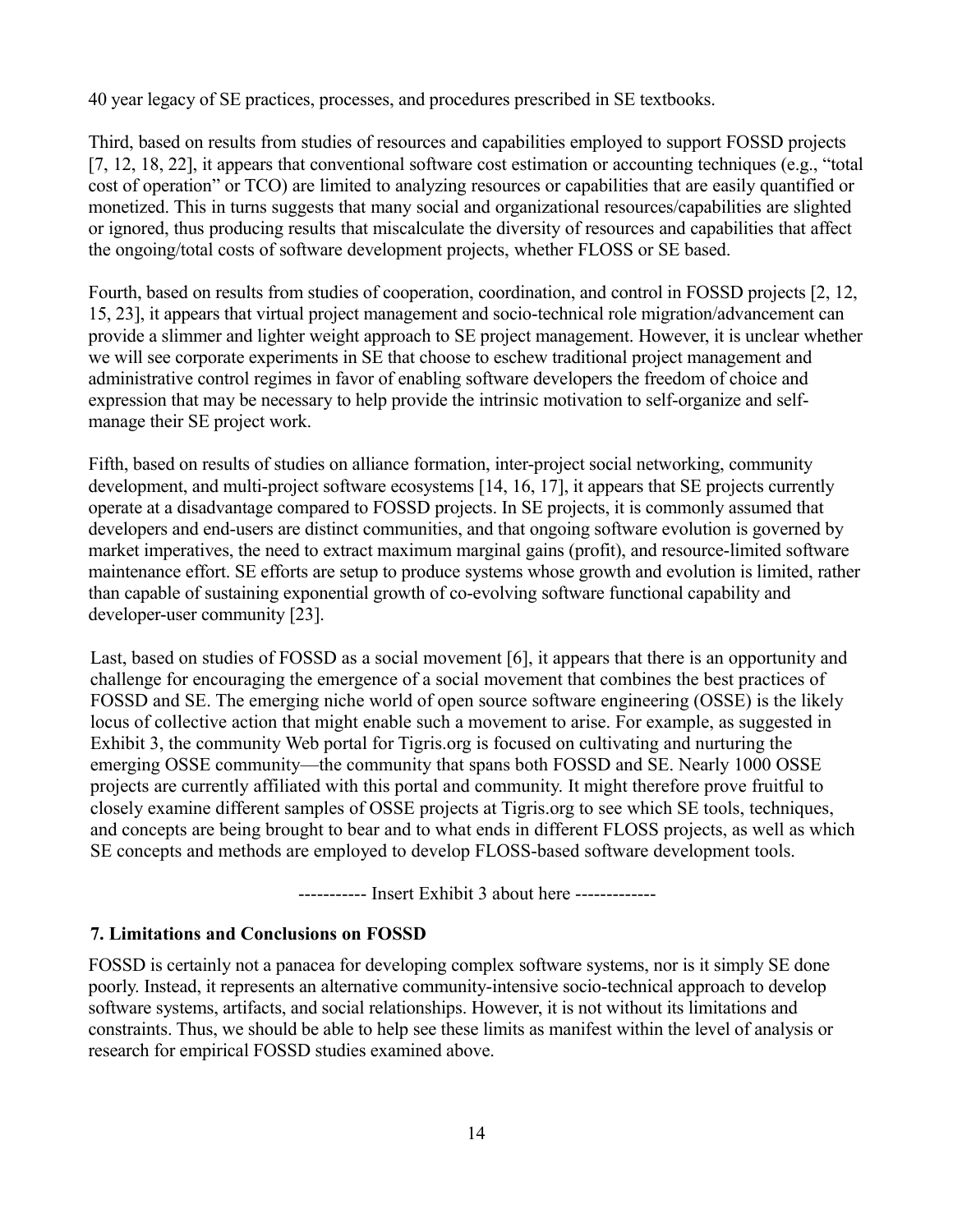First, in terms of participating, joining, and contributing to FOSSD projects, an individual developer's interest, motivation, and commitment to a project and its contributors is dynamic and not indefinite. Some form of reciprocity and self-serving or intrinsic motivation seems necessary to sustain participation in a FOSSD project, whereas a perception of exploitation by others can quickly dissolve a participant's commitment to further contribute, or worse to dissuade other participants to abandon a FOSSD project that has gone astray. Similarly, most FOSSD projects are not open to anyone who just wants to immediately become a core developer, system architect, or group leader without going through a protracted socio-technical process that requires demonstration of technical competence, as well as willingness to help other project participants and facilitate project growth in ways aligned to the dominant interests of the overall project community. Developers who want to pursue alternative approaches, software architectures, or divisions of labor may be undesirable, unwanted, and at times be pushed out of a FOSSD project (cf. Footnote 8). FOSSD is as much about developing and sustaining the project community as it is about the software and how it is being developed.

Second, in terms of cooperation, coordination, and control, FOSSD projects do not escape conflicts in technical decision-making, or in choices of who gets to work on what, or who gets to modify and update what. As FOSSD projects generally lack traditional project managers, then they must become self-reliant in their ability to mitigate and resolve outstanding conflicts and disagreements. Beliefs and values that shape system design choices, as well as choices over which software tools to use, and which software artifacts to produce or use, are determined through negotiation rather than administrative assignment. Negotiation and conflict management then become part of the cost that FLOSS developers must bear in order for them to have their beliefs and values fulfilled. It is also part of the cost they bear in convincing and negotiating with others often through electronic communications to adopt their beliefs and values. Time, effort, and attention spent in negotiation and conflict management represent an investment in building and sustaining a negotiated socio-technical network of dependencies.

Third, in terms of forming alliances and building community through participation, artifacts, and tools points to a growing dependence on other FOSSD projects. The emergence of non-profit foundations that were established to protect the property rights of large multi-component FOSSD project creates a demand to sustain and protect such foundations. If a foundation becomes too bureaucratic, then this may drive contributors away from a project. So, these foundations need to stay lean, and not become a source of occupational careers, in order to survive and evolve. Similarly, as FOSSD projects give rise to new types of requirements for community building, community software, and community information sharing systems, these requirements need to be addressed and managed by FOSSD project contributors in roles above and beyond those involved in enhancing the source code of a FOSSD project. FOSSD alliances and communities depend on a rich and growing web of socio-technical relations. Thus, if such a web begins to come apart, or if the new requirements cannot be embraced and satisfied, then the FOSSD project community and its alliances will begin to come apart.

Fourth, in terms of the co-evolution of FLOSS systems and community, as already noted, individual and shared resources of people's time, effort, attention, skill, sentiment (beliefs and values), and computing resources are part of the socio-technical web of FOSS. Reinventing existing software systems as FLOSS coincides with the emergence or reinvention of a community who seeks to make such system reinvention occur. FLOSS systems are "common pool resources" that require collective action for their development, mobilization, use, and evolution. Without the collective action of the FOSSD project community, the common pool will dry up, and without the common pool, the community begins to fragment, drift away and disappear, perhaps to search for another pool elsewhere.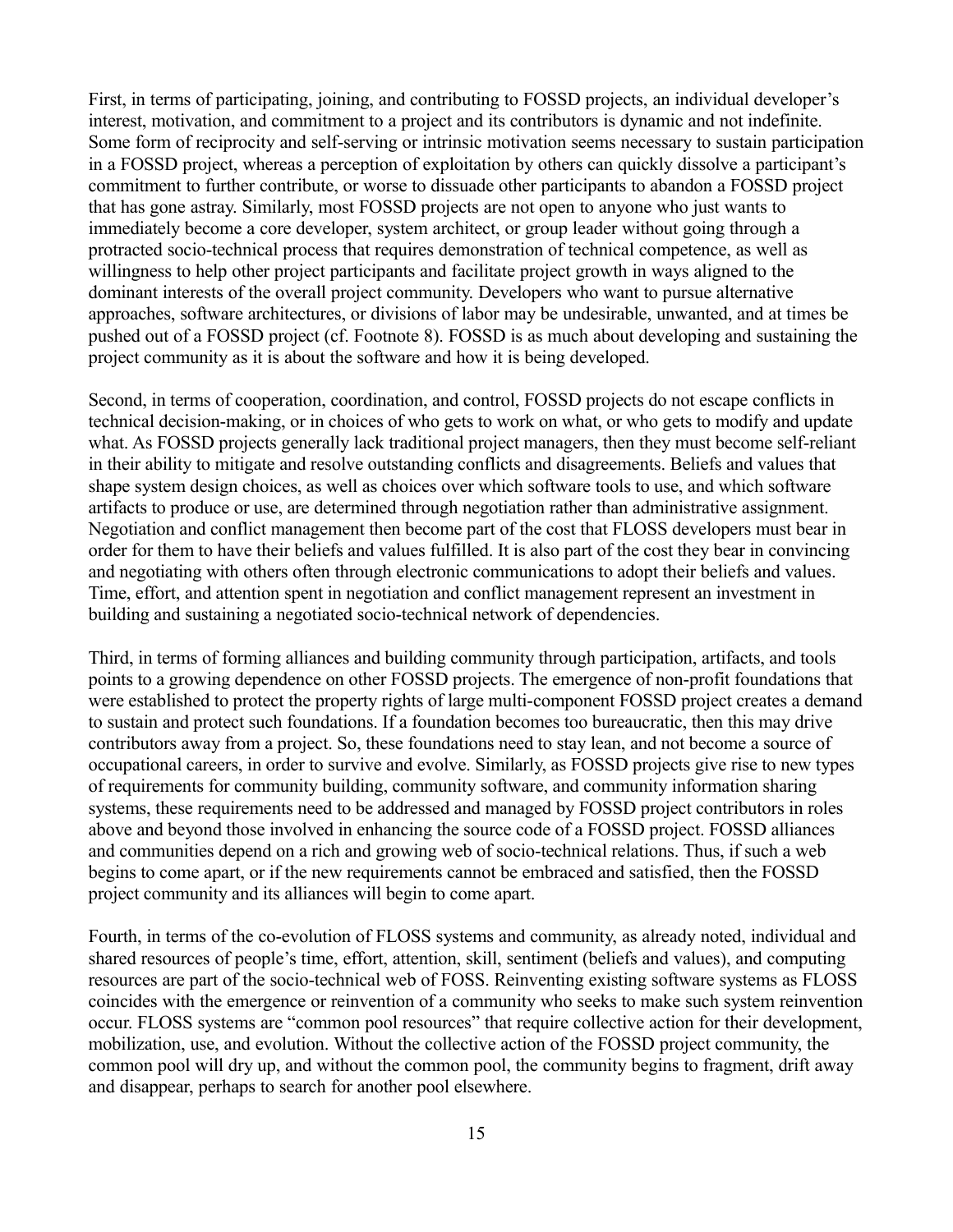Last, empirical studies of FOSSD are expanding the scope of what we can observer, discover, analyze, or learn about how large software systems can be or have been developed. In addition to traditional methods used to investigate FOSSD like reflective practice, industry polls, survey research, and ethnographic studies, comparatively new techniques for mining software repositories and multi-modal modeling and analysis of the socio-technical processes and networks found in sustained FOSSD projects [7, 15, 24] show that the empirical study of FOSSD is growing and expanding. This in turn will contribute to and help advance the empirical science in fields like SE, which previously were limited by restricted access to data characterizing large, proprietary software development projects. Thus, the future of empirical studies of software engineering practices, processes, and projects will increasingly be cast as studies of free/open source software development efforts.

Overall, one of the defining characteristics of FOSSD projects is that data about development processes, work practices, and project/community dynamics is publicly available on a global basis. Data about FOSSD products, artifacts, and other resources is kept in repositories associated with a project's Web site, though finding and extracting it may involve substantial effort. This may include the site's content management system, computer mediated communication systems (email, persistent chat facilities, and discussion forums), software versioning or configuration management systems, and networked file systems. FOSSD process data is generally either extractable or derivable from data/content in these artifact repositories, though not always easily, nor in forms readily amenable to systematic analysis without further processing, reformatting and cleaning. First-person data may also be available to those researchers or students who participate in a project, even if just to remotely observe ("lurk") or to electronically interview other participants about development activities, tools being used, the status of certain artifacts, and the like. The availability of such data suggest a growing share of empirical SE research will henceforth be performed in domains of FOSSD projects, rather than using data from inhouse or proprietary software development projects that have constraints on access and publication. FOSSD process data collection from publicly accessible artifact repositories will be found to be more cost-effective compared to studies of traditional closed-source, proprietary, and in-house software development repositories [11]. Your chance to further study or participate in a FOSSD project starts from here.

#### **Acknowledgements**

Research for this article was supported by grants #0534771, #0749353, and #0808783 from the U.S. National Science Foundation; and from the Acquisition Research Program, and also the Center for the Edge, at the Naval Postgraduate School, Monterey, CA.

#### **References**

1. Cambell-Kelly, M. and Garcia-Swartz, D.D., Pragmatism, not ideology: Historical perspectives IBM's adoption of open-source software, *Information Economics and Policy*, 2009, 21(3), 229-244. 2. Crowston, K., and Scozzi, B., Open Source Software Projects as Virtual Organizations: Competency Rallying for Software Development, *IEE Proceedings--Software*, 2002, 149(1), 3-17. 3. DiBona, C., Cooper, D., and Stone, M. (Eds.), *Open Sources 2.0*, 2005, O'Reilly Media, Sebastopol, CA. Also see, C. DiBona, S. Ockman, and M. Stone (Eds.). *Open Sources: Vocides from the Open Source Revolution*, 1999. O'Reilly Media, Sebastopol, CA. 4. Ducheneaut, N. Socialization in an Open Source software community: A socio-technical

analysis. *Computer Supported Cooperative Work*, 2005, 14(4), 323-368.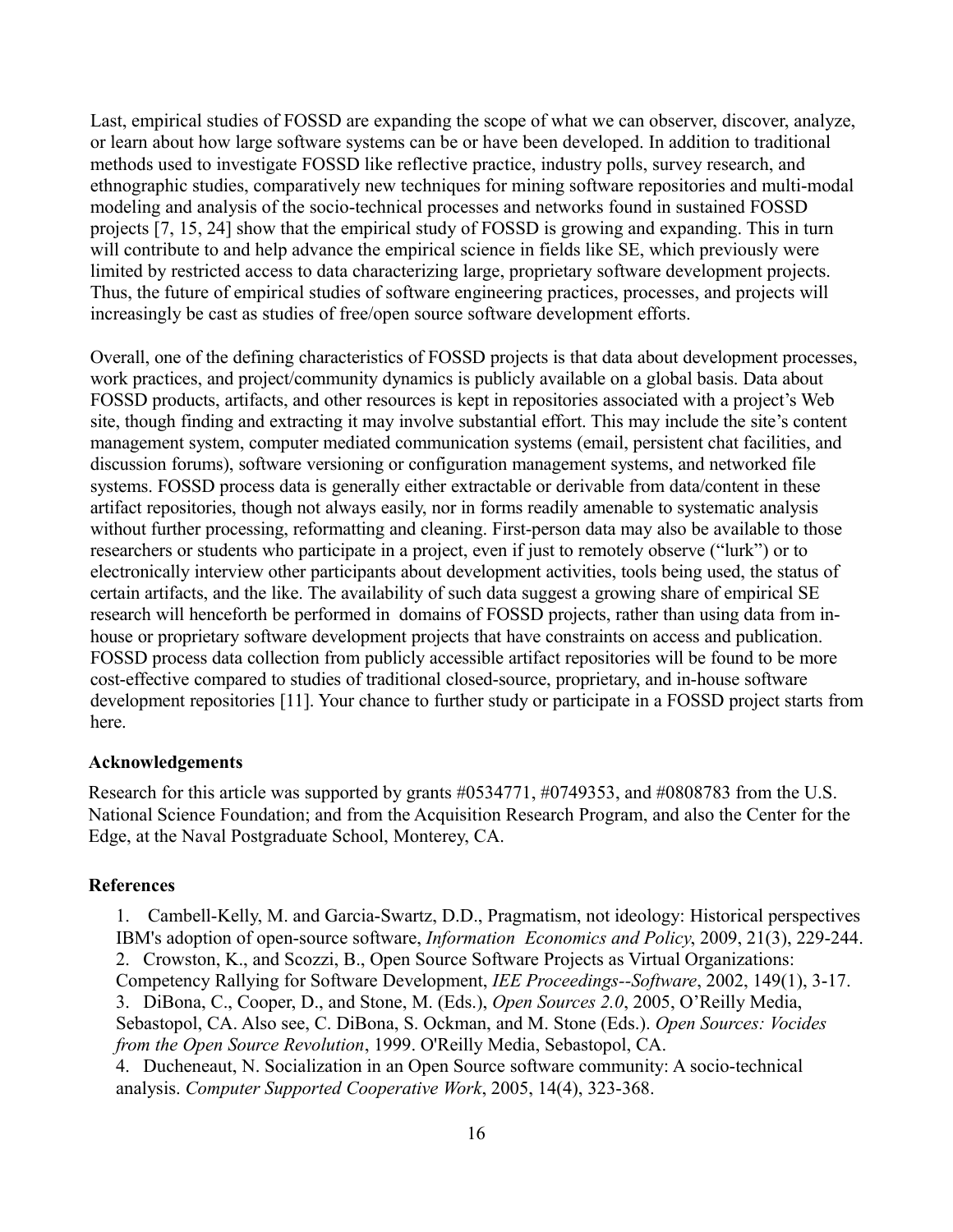5. Eliot, L. and Scacchi, W., Developing a Knowledge-Based System Factory: Issues and Concepts, *IEEE Expert*, 1986, 1(4), 51-58.

6. Elliott, M., Examining the Success of Computerization Movements in the Ubiquitous Computing Era: Free and Open Source Software Movements, in M. Elliott and K.L. Kraemer (Eds.), *Computerization Movements and Technology Diffusion: From Mainframes to Ubiquitous Computing*, Information Today, Inc, Medford, NJ, 2008, 359-380.

7. Elliott, M., Ackerman, M.S., and Scacchi, W.,Knowledge Work Artifacts: Kernel Cousins for Free/Open Source Software Development, *Proc. ACM Conf. Support Group Work (Group07)*, Sanibel Island, FL, ACM Press, 2007, 177-186, November.

8. Feller, J., Fiztgerald, B., Hissam, S. and Lakhani, K. (eds.), *Perspectives on Free and Open Source Software*, 2005, MIT Press, Cambridge, MA.

9. Fogel, K. *Producing Open Source Software: How to Run a Successful Free Software Project*, 2005, O'Reilly Press, Sebastopol, CA.

10. Gay, J. (ed.), *Free Software Free Society: Selected Essays of Richard M. Stallman*, 2005, GNU Press, Free Software Foundation, Boston, MA.

11. Gasser, L. and Scacchi, W., Towards a Global Research Infrastructure for Multidisciplinary Study of Free/Open Source Software Development, in IFIP Intern. Federation Info. Processing, Vol. 275; *Open Source Development, Community and Quality*; B. Russo, E. Damiani, S. Hissan, B. Lundell, and G. Succi (Eds.), Boston, Springer, 2008, 143-158.

12. German, D., The GNOME Project: A case study of open source, global software development, *Software Process—Improvement and Practice*, 2003, 8(4), 201-215.

13. Goldman, R. and Gabriel, R.P., *Innovation Happens Elsewhere: Open Source as Business Strategy*, Morgan Kaufmann Publishers, San Francisco, CA, 2005.

14. Howison, J., Conklin, M., and Crowston, K., FLOSSmole: A Collaborative Repository for FLOSS Research Data and Analyses. *Intern. J. Info. Tech. And Web Engineering*, 2006, 1(3), 17-26. 15. Jensen, C. and Scacchi, W., Role Migration and Advancement Processes in OSSD Projects; A Comparative Case Study, *Proc. 29th. Intern. Conf. Software Engineering*, Minneapolis, MN, ACM Press, 2007, 364-374.

16. Lopez-Fernandez, L., Robles, G., Gonzalez-Barahona, J.M., and Herraiz, I., Applying Social Network Analysis to Community-Drive Libre Software Projects, *Intern. J. Info. Tech. and Web Engineering*, 2006, 1(3), 27-28.

17. Madey, G., Freeh, V., and Tynan, R., Modeling the F/OSS Community: A Quantitative Investigation, in S. Koch (ed.), *Free/Open Source Software Development*, IGI Publishing, Hershey, PA, 2005, 203-221.

18. Mockus, A., Fielding, R., & Herbsleb, J.D., Two Case Studies of Open Source Software Development: Apache and Mozilla, *ACM Transactions on Software Engineering and Methodology*, 2002, 11(3), 309-346.

19. Moore, J.T.S., *Revolution OS*, 2001, See http://www.revolution-os.com/ Also available for viewing at *Google Videos* and the *Internet Archive.*

20. Press, W.H., Flannery, B.P., Teukolsky, S.A., and Vetterling, W.T., *Numerical Recipes: The Art of Scientific Computation*, 1986, Cambridge University Press, NewYork. Also see, W.T. Vetterling, W.T., Teukolsky, S.A., Press, W.H. and Flannery, B.P., *Numerical Recipes Example Book (FORTRAN)*, 1985, Cambridge University Press, NewYork.

21. Scacchi, W., The Software Infrastructure for a Distributed System Factory, *Software Engineering Journal*, IEE and British Computer Society, 1991, 6(5), 355-369.

22. Scacchi, W., Understanding the Requirements for Developing Open Source Software Systems, *IEE Proceedings--Software*, 2002, 149(1), 24-39, February.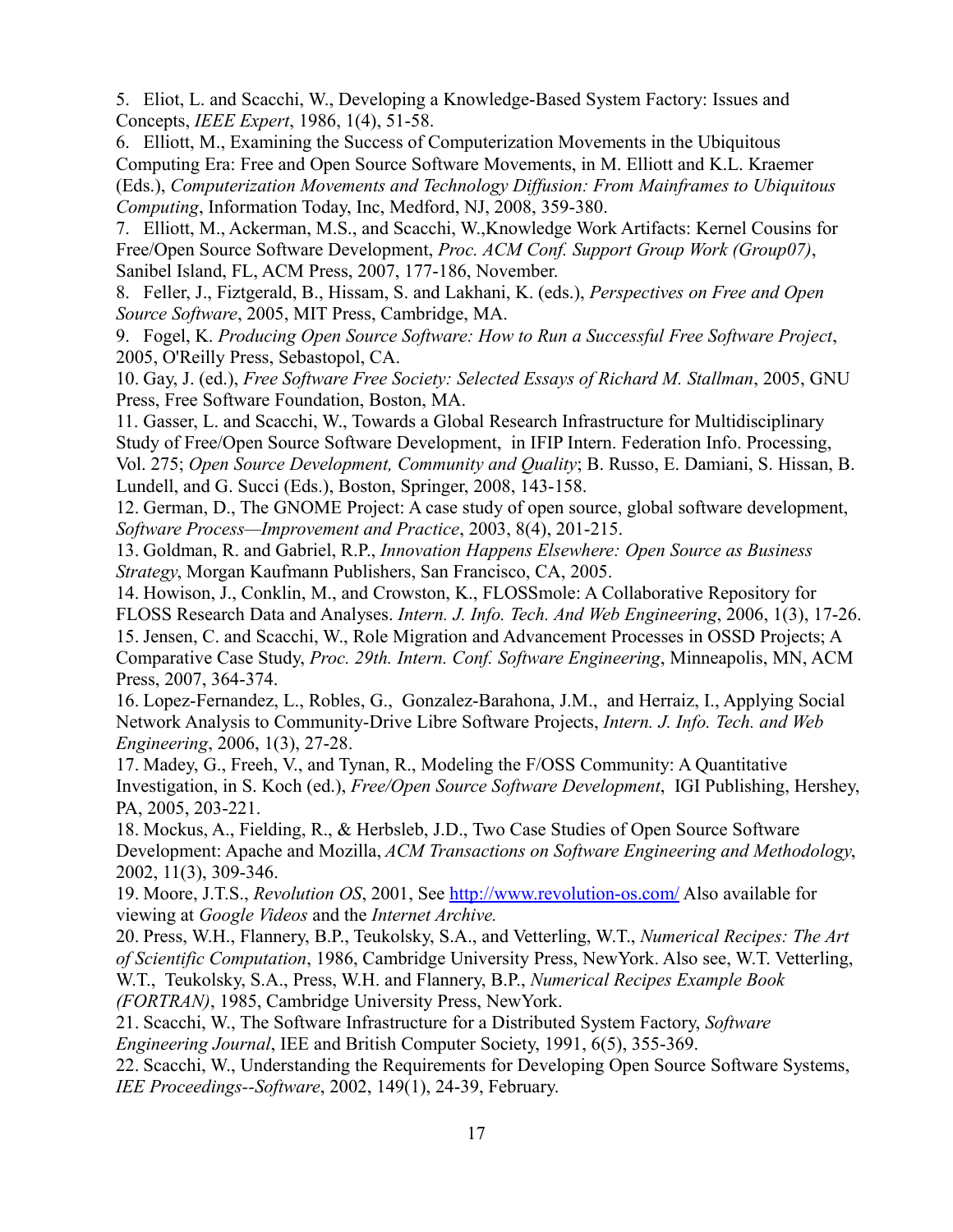23. Scacchi, W., Free/Open Source Software Development Practices in the Computer Game Community, *IEEE Software*, 2004, 21(1), 59-67, January/February.

24. Scacchi, W., Feller, J., Fitzgerald, B., Hissam, S. and Lakhani, K, Understanding Free/Open Source Software Development Processes, *Software Process--Improvement and Practice*, 2006, 11(2), 95-105, March/April.

25. Scacchi, W., Jensen, C., Noll, J., and Elliott, M. Multi-Modal Modeling, Analysis, and Validation of Open Source Software Development Processes, *Intern. J. Internet Technology and Web Engineering,* 1(3), 49-63, 2006.

26. Sommerville, I., *Software Engineering*, 8th Edition, 2006, Addison-Wesley, New York.

27. Spencer, D.D., *Game Playing With Computers*, 1968, Spartan Books, New York.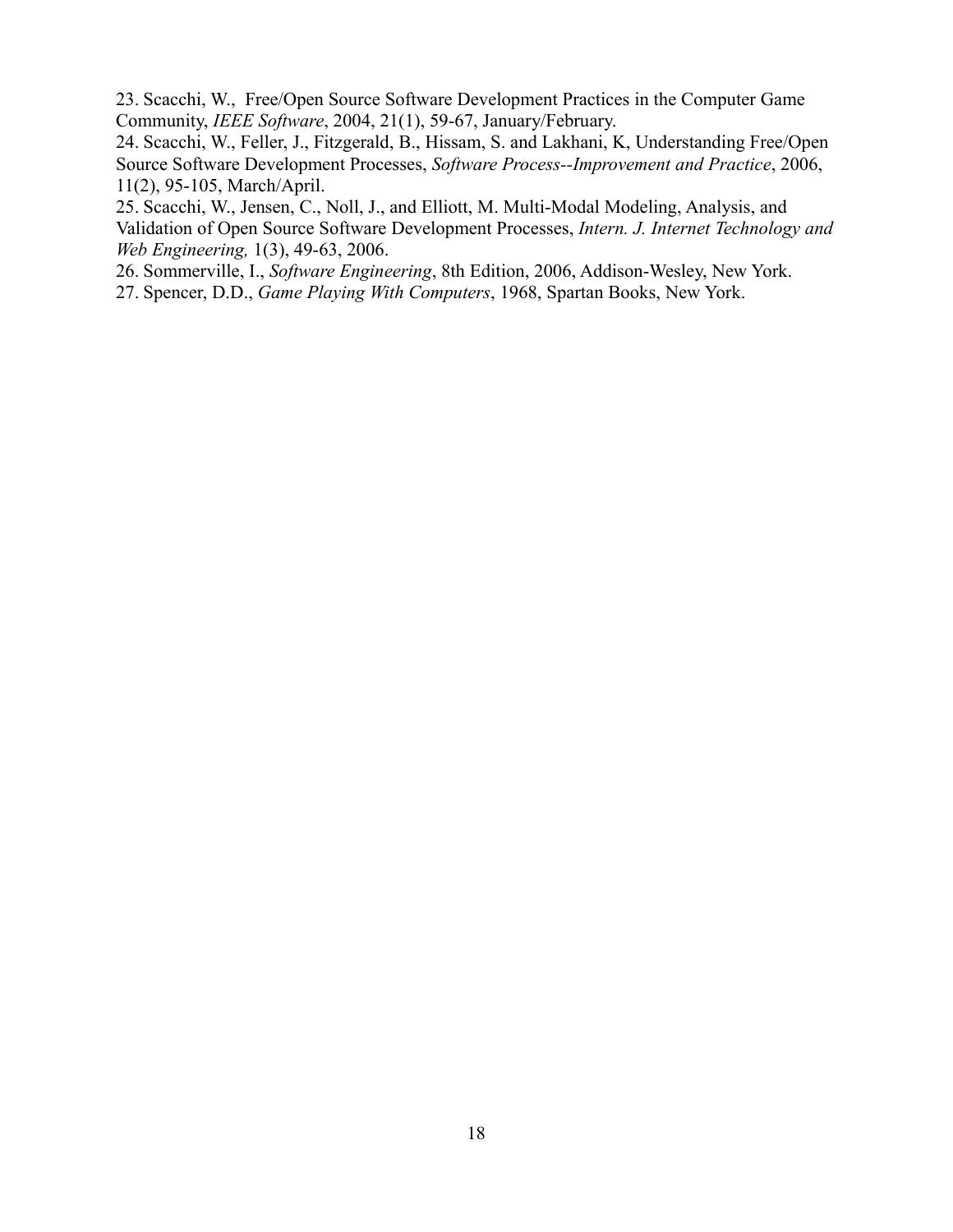| Kernel Cousin KDE #18 is Out - Mozilla Firefox                                                                                                                                                                                                                                      |                                                                                                                                                                               |
|-------------------------------------------------------------------------------------------------------------------------------------------------------------------------------------------------------------------------------------------------------------------------------------|-------------------------------------------------------------------------------------------------------------------------------------------------------------------------------|
| Edit<br>View History Bookmarks ScrapBook<br>File<br>Tools<br>Help                                                                                                                                                                                                                   |                                                                                                                                                                               |
| the http://dot.kde.org/996206041/                                                                                                                                                                                                                                                   | ☆ + C+)                                                                                                                                                                       |
| <b>Benefits of Qt3?</b><br>by Matt Perry on Friday 27/Jul/2001, @00:22                                                                                                                                                                                                              |                                                                                                                                                                               |
| What are the benefits of moving to Qt3?                                                                                                                                                                                                                                             |                                                                                                                                                                               |
| [ Reply To This   View ]                                                                                                                                                                                                                                                            |                                                                                                                                                                               |
| <b>Re: Benefits of Ot3?</b><br>by Justin on Friday 27/Jul/2001, @00:41                                                                                                                                                                                                              |                                                                                                                                                                               |
| - Support for Arabic and Hewbrew<br>- RichText classes<br>- Database support<br>- Component model<br>- No more cut/paste problems (but only between Qt3 apps)                                                                                                                       |                                                                                                                                                                               |
| One of the most complained about aspects of X is the darn clipboard, so getting KDE based on<br>Qt3 will solve a lot of headaches. But this is from a user perspective.                                                                                                             |                                                                                                                                                                               |
| From a developer perspective, KDE-DB is going to utilize Qt3's database support, and this can't<br>happen until they make the switch. KWord currently uses a backported richtext for use with<br>Qt2. So you can see that there is a drive/need in KDE to use the new Qt3 features. |                                                                                                                                                                               |
| [ Reply To This   View ]                                                                                                                                                                                                                                                            |                                                                                                                                                                               |
| Re: Benefits of Qt3?<br>by Niftie on Friday 27/Jul/2001, @03:04<br>$\alpha$                                                                                                                                                                                                         |                                                                                                                                                                               |
| What is the purpose of database support in a *widget toolkit*? Isn't this just like placing<br>TCP/IP support in /etc/passwd or another similarly unrelated place?                                                                                                                  |                                                                                                                                                                               |
| [ Reply To This   View ]                                                                                                                                                                                                                                                            |                                                                                                                                                                               |
| Re: Benefits of Qt3?<br>by Aaron J. Seigo on Friday 27/Jul/2001, @03:36                                                                                                                                                                                                             |                                                                                                                                                                               |
| versa, in those cases having a db API that abstracts the details of the actual data<br>access away (connecting, sending queries, retrieving results, details specific to a<br>make the widgets aware of the database) is very very nice.                                            | there is often a need to access data from a database and display it in a GUI, or vice<br>given db implementaiton, etc) that works nicely with your widgets (even so far as to |
| making such things simple and convenient opens the door to making more<br>applications database aware (e.g. financial packages, email apps, contact<br>information systems)                                                                                                         |                                                                                                                                                                               |
| [ Reply To This   View ]                                                                                                                                                                                                                                                            |                                                                                                                                                                               |

**Exhibit 1**. A screenshot display of a software informalism use to described, contextualize, and rationalize why a particular software feature was implemented and is thus required (Source: http://dot.kde.org/996206041/, accessed October 2008. Also appears in [22]).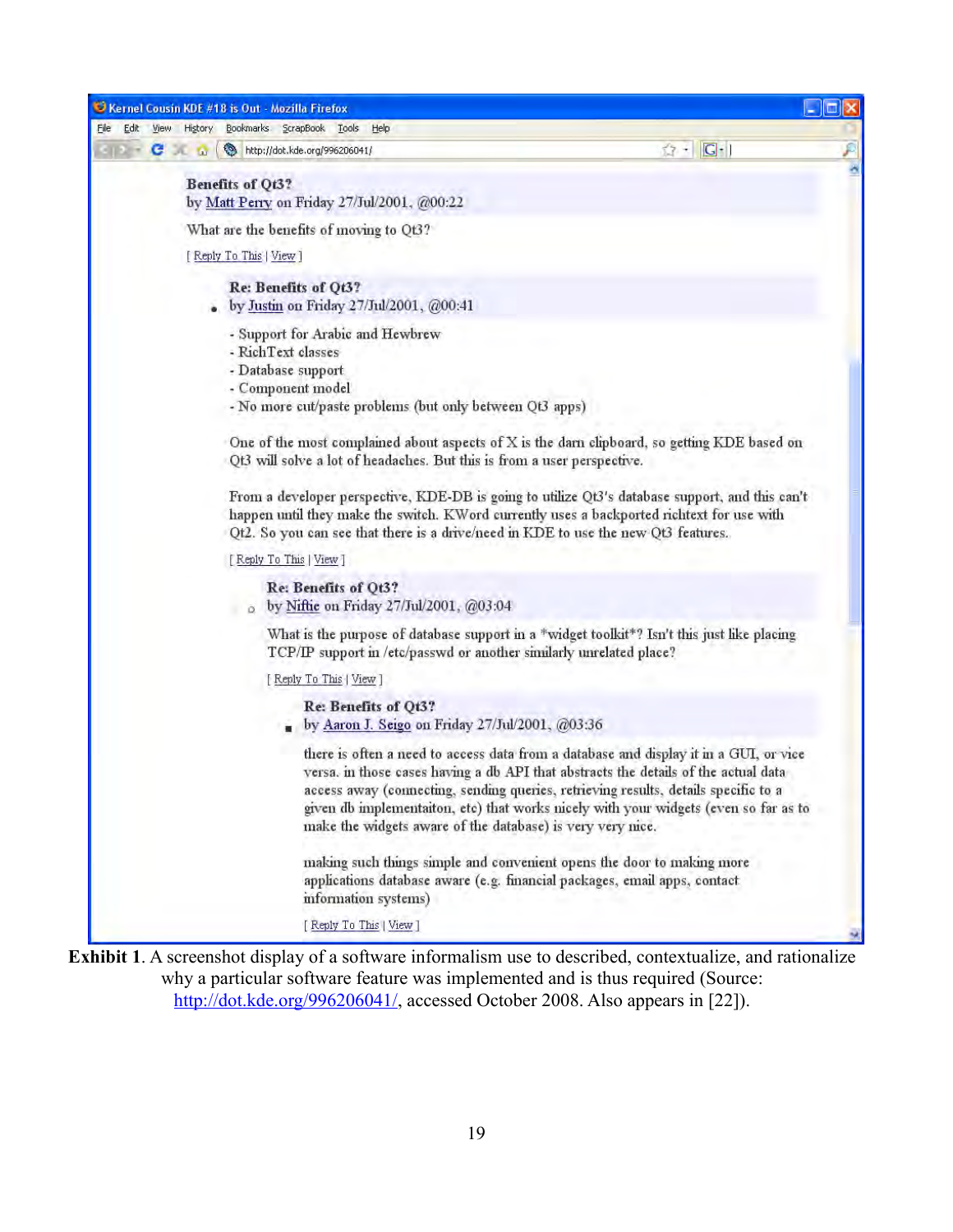

#### **Introduction**

This newsletter mainly covers the the #gnuenterprise IRC channel, with occasional coverage of the three main mailing lists (gnue-announce, gnue and gnue-dev) for the GNU Enterprise project.

1. Further trouble-shooting with the wx 2.6 drivers  $20 \text{ Jun } -21 \text{ Jun }$  Archive Link: "[IRC]  $20 \text{ Jun } 2006$ " **Summary By Peter Sullivan** Topics: Forms, Common People: Reinhard Müller, James Thompson, Johannes Vetter, Peter Sullivan

Further to Issue #117, Section #2 (22 May : Layout in GNUe Forms with wx 2.6 driver), Reinhard Müller (reinhard) suggested to James Thompson (jamest) "if you are bored, you can try again the wx26 uidriver" , as Johannes Vetter (johannesV) had done "some massive changes and it might be that your issues with fscking up the boxes are solved". James said that, although he was busy, "i really need to get that tested, as the dropdown box issues in 2.4 are preventing some selections from being allowed". So he was keen to have a version of GNUe Forms that worked with the user interface driver for wx 2.6 as soon as possible.

Trying Johannes' new code for GNUe Forms with his existing GNUe Forms Definitions, James found problems - "none of which are due to anything wrong with what you've done - it's all in my forms" where he had been relying on 'features' (such as overlapping text boxes) that Johannes had treated as 'bugs' and now fixed. Johannes confirmed that "overlapping is now being checked ... not only for boxes but for<br>all widgets". He added, "if you click the detail-button you'll see the offending line in your XML-File-<br>this makes deb something funky I'm doing in the form" rather than a problem with Johannes' code. He noted that, on the last one, the problem that he had been having with the dropdown menu had been fixed, but the form now "aborts on query".

(ed. [Peter Sullivan] Note that the lack of any guarantees on backward compatability, even with 'features'/'bugs' is one of the reasons why GNUe Forms remains at a version number below 1.0 as of time of writing, as discussed further in Issue #112, Section #4 (13 Apr : Forms approaching version 1.0?).) Done

**Exhibit 2**. A project digest that summarizes multiple messages including those hyperlinked (indicated by highlighted and underlined text fonts) to their originating online sources. (Source: http://www.kerneltraffic.org/GNUe/latest.html, July 2006).